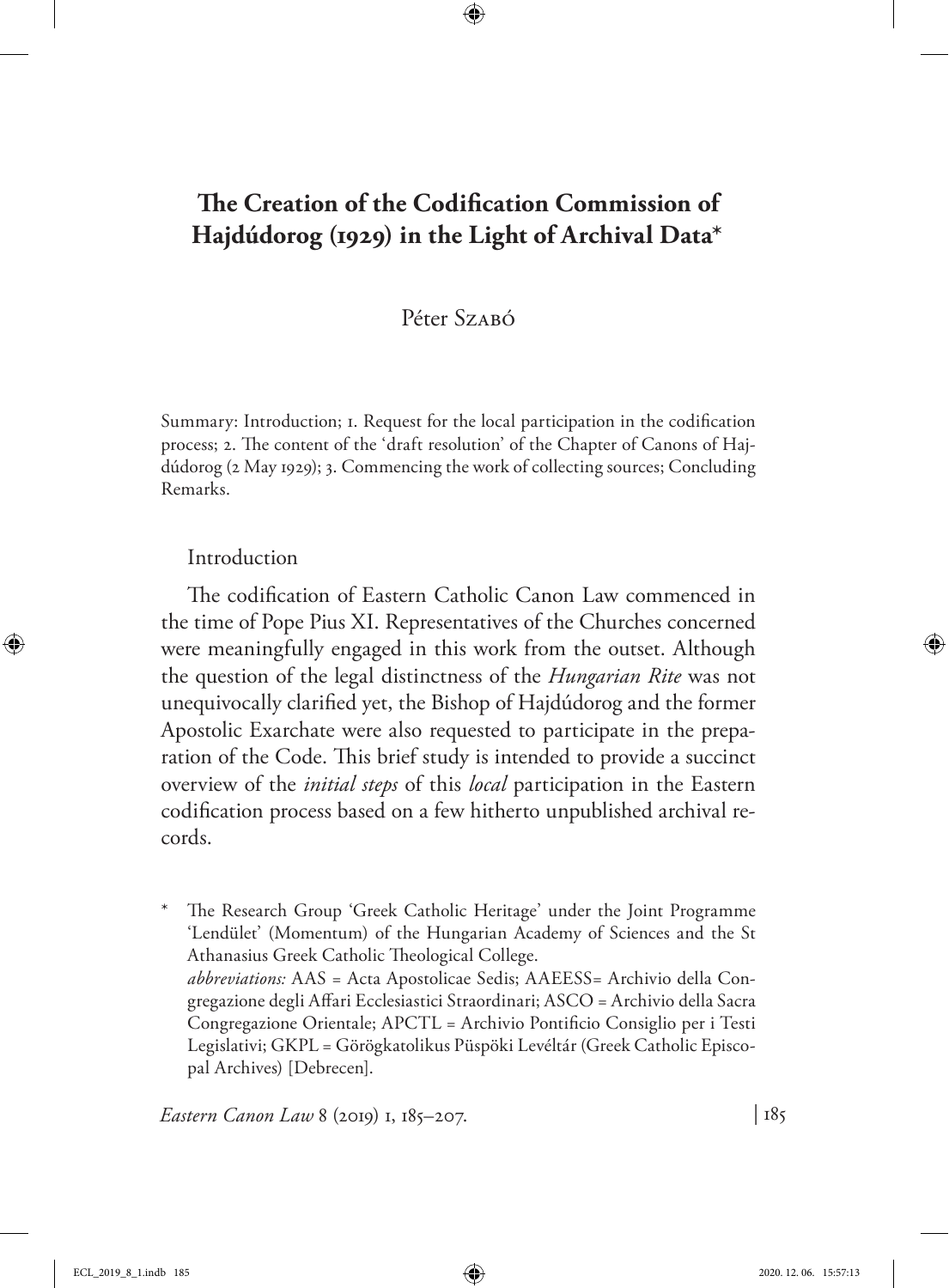1. Request for the local participation in the codification process

In 1927 a decision was made to issue a common Code for the Oriental Churches.1 Dated 5 January 1929, Cardinal Luigi Sincero, the

1 Beginning of the work on the Oriental Code was decreed by Pope Pius XI (1922–1939) after the plenary session of the Congregation for the Oriental Church in July 1927 (on 3 August) and defined the task at hand as not only necessary but also *urgent.* The idea of a unified codification effort spearheaded by Rome was at first received by the Oriental Catholic patriarchs with considerable reservations inasmuch as it could be read as a harbinger of further Latinisation and centralisation to come. For an accurate overview of this initial phase based on notable archival data, see: Giovanni Coco, 'Canoni e Concili: l'idea e lo sviluppo della prima codificazione orientale tra il Vaticano I e Vaticano II', in *Iura orientalia* IX (2013) 14–59, 32–39. For an outline of the entire codification process, see: Ivan Žužek, *Appunti sulla storia della Codificazione canonica orientale*, in *The Eastern Code: Text and Resources*, edited by Yoannis L. GAID (Kanonika 13), Rome 2007, 31–71, 40–50; as well as: '«Codificazione Canonica Orientale» (1926–1935). Verbali delle Adunanze', in *Communicationes* 26 (1994) 234–331; as for the writings of the participants of the codification process, addressing important details, see: Amleto Cicognani, *Prefazione sull'opera della codificazione canonica orientale*, in S. Congregazione Orientale, *Codificazione canonica orientale, Fonti* (Serie I, Fasc. I), *Testi vari di diritto nuovo (1550–1902),* parte I, Città del Vaticano 1930 [in reality: 1931!], I–XIV; Idem, 'De codificatione canonica orientali', in *Apollinaris* 5 (1932) 86–95; S. Congregazione Orientale, *Codificazione canonica orientale, Fonti* (Serie I, Fasc. VIII), *Studi storici sulle fonti del diritto canonico orientale*, Città del Vaticano 1932, including: Cyril KOROLEVSKY, *Introduzione agli studi storici delle fonti*, 7-29; Acacius Coussa, *De codificatione canonica orientale*, in *Acta congressus iuridici internationalis VII saeculo a decretalibus Gregorii IX et XIV a Codice Iustiniano promulgatis, Romae 12–17 Novembris 1934*, Roma 1936, vol. IV, 493–532; Cyril Korolevsky, 'La méthode d'élaboration de Code de droit canonique oriental', in *Revue des Sciences Religieuses* 18 (1938) 3, 293–318 and 18/4, 421–447; Acacius Coussa – Cyril Korolevsky, 'Codificazione canonica orientale', in *Novissimo Digesto Italiano*, Antonio Azara – Ernesto Eula (a cura di), vol. III, Torino 1959, 412–414; [Acacius Coussa], *Codificazione canonica orientale*, in *Oriente cattolico, cenni storici e statistiche*, Città del Vaticano 3 1962, 35–61. For a summary of the history of codification in Hungarian, see: Péter Szabó, 'A keleti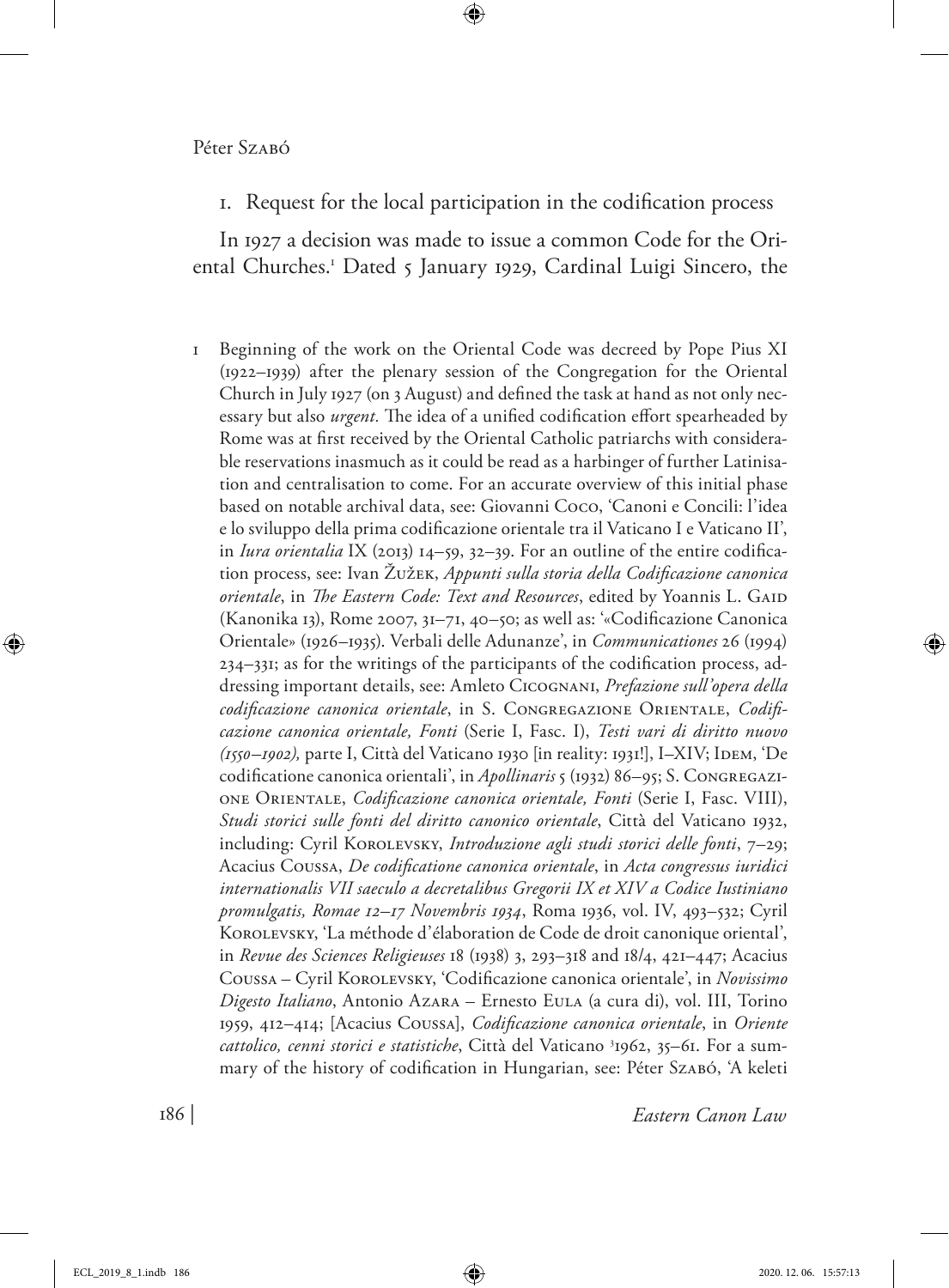then Secretary of the 'Congregation for the Oriental Church', dispatched three circulars to the Eastern Catholic Episcopate, including István Miklósy,<sup>2</sup> Bishop of Hajdúdorog. In it, he requested the Churches concerned to contribute to the preparation of a common Oriental Code.3

The underlying content of the circular may be summarised along the following lines. In the first place, the document indicates that Pope Pius XI is cognisant of the intrinsic need in the Church for an imminent codification of Oriental Canon Law. This demand was voiced by Eastern hierarchs even at the First Vatican Council,<sup>4</sup> but it has particularly intensified since the promulgation of the Latin Code of Canons.<sup>5</sup> Compliance with this request is a matter of personal pri-

kodifikáció története (I). A kezdetektől a II. Vatikáni Zsinatig', in *Athanasiana*  12 (2001) 95–114; as for the debatable question of the *reconcilability* of the phenomenon of codification and Eastern tradition, see: IDEM, 'Tradizioni orientali e codificazione orientale', in *Ius Ecclesiae* 29 (2017) 3, 635–658, 636–648.

- 2 For biographical data on István Miklósy, see: István Pirigyi, *A Hajdúdorogi Egyházmegye története*, in *A Hajdúdorogi Bizánci Katolikus Egyházmegye jubileumi évkönyve 1912–1987*, Nyíregyháza 1987, 17–45, 22–29.
- 3 For its text: Appendix 1 (p. 198, bottom): Sacra Congregatio pro Ecclesia Orientali, prot. not. 428/28, Roma, 5 gennaio 1929; see: GKPL I-1-a, 351/1929. (Canon Géza Melles's Hungarian translation of the circular written in Italian also survives in the Archives.) Another circular (dated October) proposed the collection of *legal sources*; see: 36, bottom.
- 4 See e.g.: Coco, 'Canoni' (ftn. 1), 16–21.
- 5 As suggested by Circular Statement No. 2187/1925 of the Eparchy of Hajdúdorog, at the joint request of the Bishops of Mukacheve (*Munkács*), Prešov (*Eperjes*) and Hajdúdorog, the Holy See was to extend the force of the Latin Code of 1917 to the three Byzantine eparchies with some restrictions. (In this relation, the Circular alludes to the response of Cardinal Gasparri from 10 March 1918.) This ordinance (i.e. the *form* and *degree* of the extension of the force of the Latin Code) is not entirely clear; cf. e.g. KOROLEVSKY, 'La méthode' (ftn. 1), 295–2961 . It appears apposite to remark here that the handwritten letter sent by the three Greek-rite Bishops to Pope Benedict XV is to be found among the documents related to the first (Latin) codification held in the Vatican Secret

*www.easterncanonlaw.com*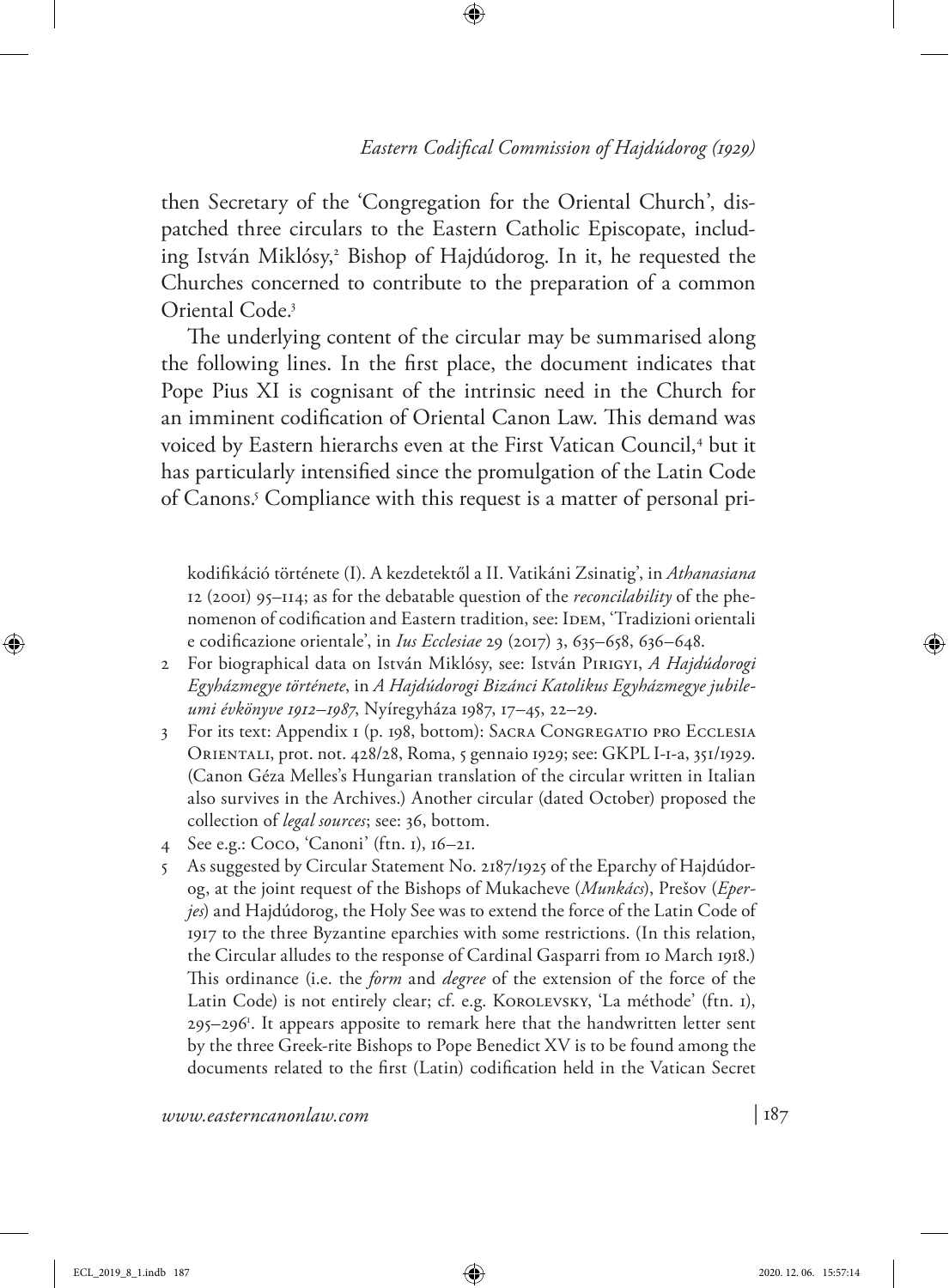#### Péter Szaró

ority for the Pope.<sup>6</sup> Following discussion at the appropriate levels, the circular requires Eastern church leaders to submit their recommendations about the manner of codification as deemed best by them, from practical aspects of the preparation, as well as of the implementation. It is emphasised that the recommendations should be informed by the requirements of the particular Rite or Church, along with its customs, traditions and privileges – in one word, by everything that is necessary to enable the codification process to attain its goal and benefit the priests and the faithful of the Churches concerned.

Finally, the Circular asks that the Eastern patriarchs and archbishops signal which of their priests they consider to be eligible, on account of their education, scholarly training and prudence, to participate in the codification efforts. According to the document, the involvement of such contributors does not necessarily require them to sojourn in Rome, but the selected individuals could as well assist with the work from the respective local Church, retaining their original seats and offices. At the end –presumably justified by the weight of the matter–, the Circular sets a half-year deadline for the drafting and submission of recommendations.

Interestingly enough, the request from Rome arrived by way of the Primate of Hungary as well. In its covering letter dated 17 February, Cardinal Jusztinián Serédi requested Bishop Miklósy to dispatch the impending proposal previously to him.7

Archives; see: AAEESS, *Codex Iuris Canonici*, Varia, scatola n. 90; for its text: Appendix 2 (p. 199, bottom).

- 6 Achile Ratti, a pope of particular erudition, took a keen interest in Churches of the East well beyond the issue of codification; see: Mariano Sanz *–* Juan Cruz Arnanz, *El 'afecto oriental' de los Papas, de León XIII a Juan Pablo II. Roma y*  las Iglesias del Oriente cristiano, in Adolfo GONZÁLEZ MONTES (dir.), Las Igle*sias orientales* (BAC 604), Madrid 2000, 5–108, 28–44.
- 7 n. 650/929: 'Hereby, I request Your Excellency to ensure to formulate the intended proposal either in the Latin or in the Italian language and dispatch it to me by the end of May of this present year. I shall forward it complete with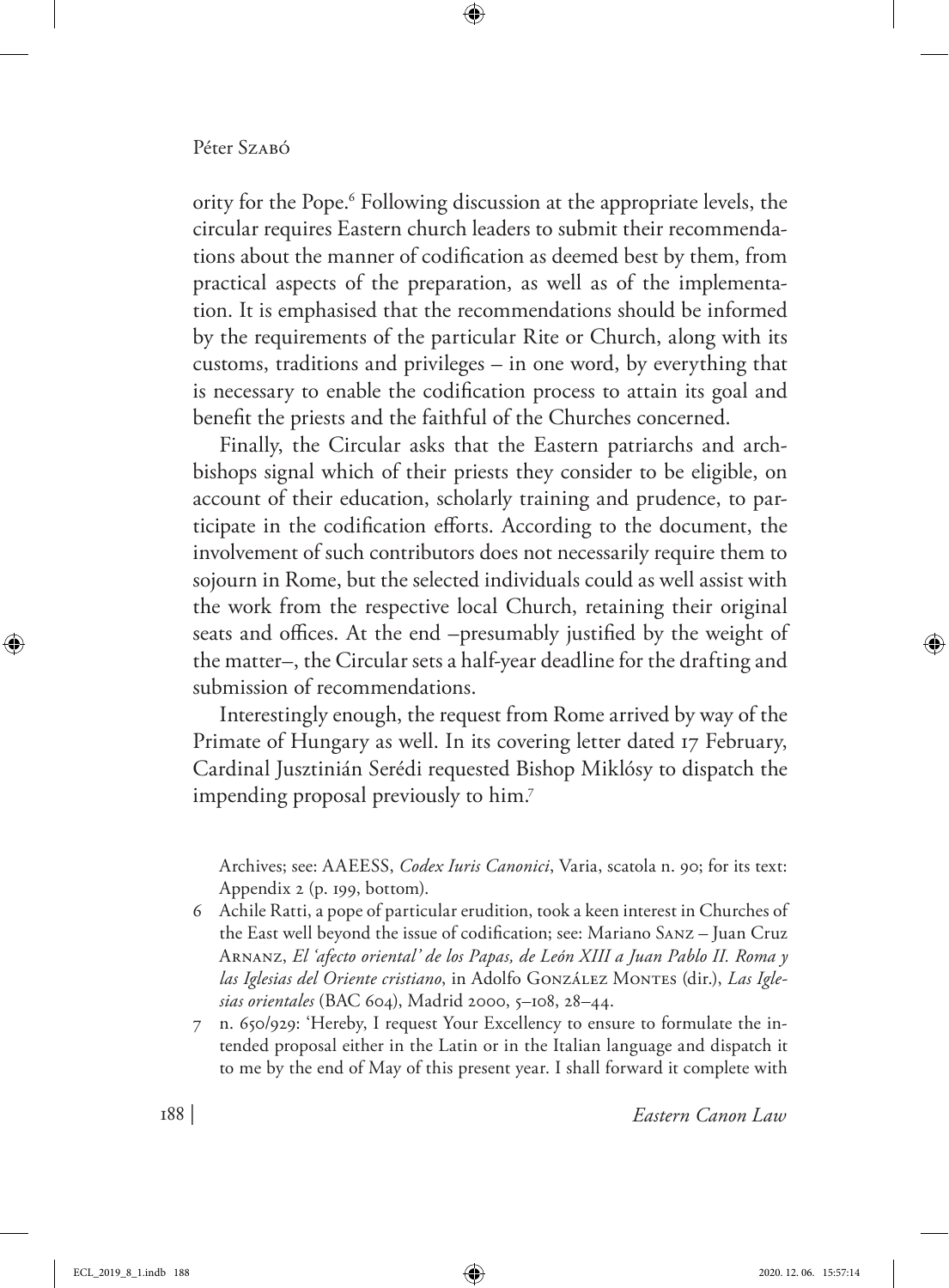2. The content of the 'draft resolution' of the Chapter of Canons of Hajdúdorog (2 May 1929)

The *guidelines* for the response to the Circular from Rome were drafted by the *Hajdúdorogi Székeskáptalan* (Chapter of Canons of Hajdúdorog) at the request of the eparchial Bishop.

Its content is described by the aforementioned eparchial body's 'draft resolution' delivered at the 2 May 1929 chapter session (9/1929).<sup>8</sup> In compliance with the request, the text, on the one hand, advances *personal propositions* and, on the other hand, addresses *content-related*  and *methodological* aspects of codification.

#### (1) *Personal matters*

The following clergymen from the Eparchy of Hajdúdorog were recommended as members of the (Local) Codification Commission: Papal Prelate and Chapter Arch-Provost Jenő Bányay (*Chairman*); as well as: Canons Géza Melles and László Sereghy, along with Assessor of the Holy See and Episcopal Secretary István Bihon.9 (As testified by a biographical letter from 14 December 1947, György Papp would also become a member of the Eparchial Codification Commission thereafter.10)

### (2) *Content-related issues*

As a *starting point* for the work of the 'Local Codification Commission' of the aforementioned composition, the draft resolution of

my own observations and the necessary endorsement...' (translated from the Hungarian original); see: GKPL I-1-a, 351/1929.

- 8 See: Appendix 3 (p. 201, bottom); GKPL I-1-a, 351/1929.
- 9 For data on the biographies of those listed above, see: Tamás VÉGHSEŐ, *Görögkatolikus papok történeti névtára* (Collectanea Athanasiana V/1), Nyíregyháza 2015, 48, 78–79, 100–101, 121; see also: Pirigyi *A Hajdúdorogi* (ftn. 3), 29.
- 10 ASCO, 719/48, n. 8: [*Ruteni*–ungheresi Hajdúdorog / mons. Giorgio Papp (prelato dom – marzo 1959)].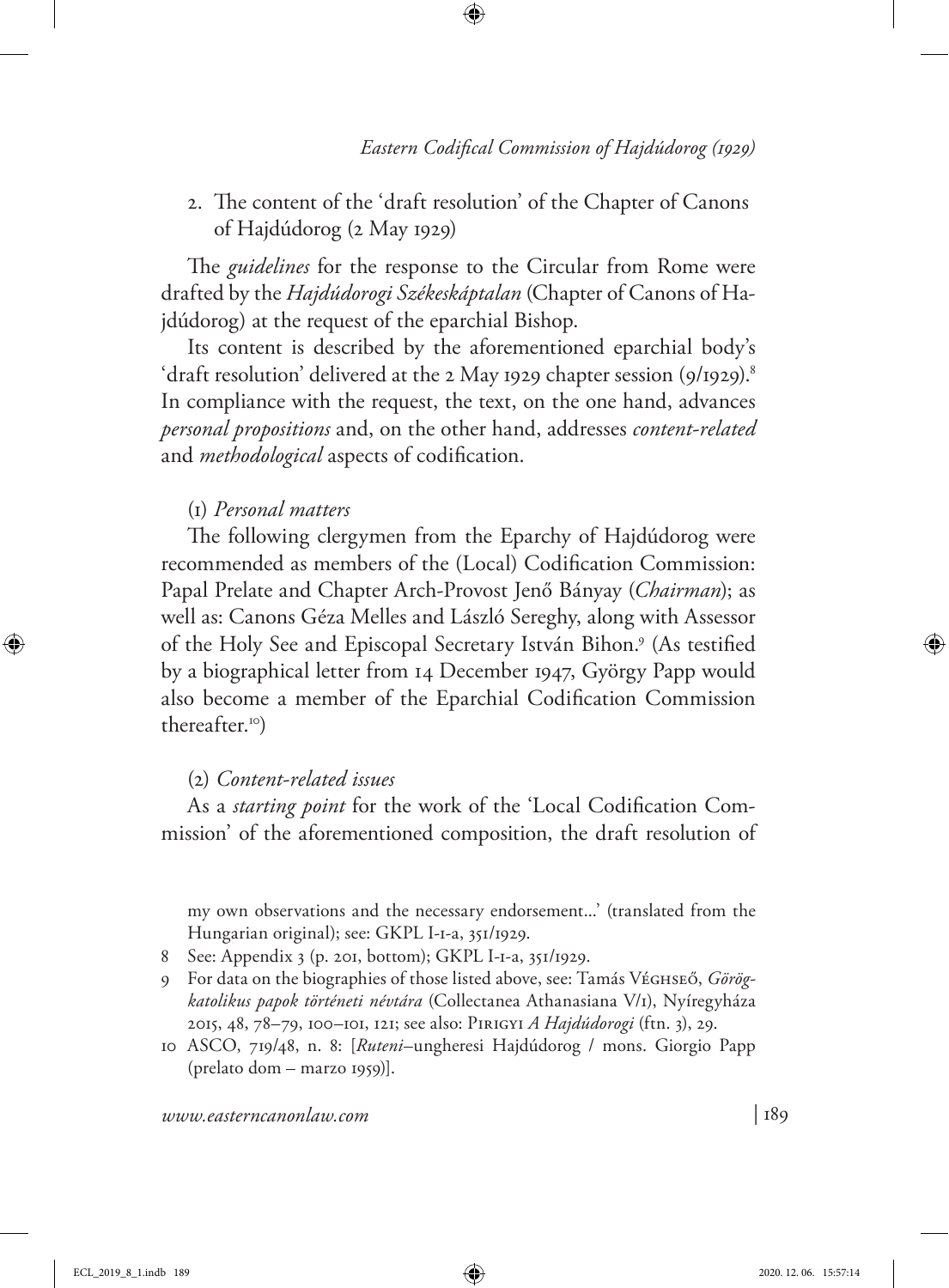#### Péter Szaró

the Chapter specified the *Latin* Code (*CIC* 1917). Accordingly, the forthcoming task of the Hajdúdorog codifiers consisted in carefully studying the text of *Codex iuris canonici*, as well as subsequently marking the canons to be modified for the 'Greek Rite' and identifying Byzantine canonical and liturgical rules to be instituted separately. (As Cyril Korolevsky notes in his study written at the time, four possible methodological paths were available to the Oriental codifiers.11 The first of these would have involved the *minimal adaptation* of the Latin Code for the Eastern Catholic Churches.<sup>12</sup> An excellent review of the historical progression of the first oriental codification reveals that, partly driven by a sense of simplicity promising rapid results and partly under the influence of Cardinal Pietro Gasparri, the Vatican Commission also favoured this minimalist solution.13)

In addition to summarising the eastern suggestions for changes along the lines of the text of the Latin Code as referred to above, the Chapter document specifies that Vicar-General Jenő Bányay, Chairman of the Commission, visit the priests of the Eparchy well-versed with canon law and liturgics. They are to supply written recommendations as to which canons ought to be adopted in a prospective Oriental Code and with what wording.

The proposal made by the Chapter urges the Commission to ensure to complete the assignment within a few months so that the eparchial Bishop may submit the material thus compiled to the Roman Dicastery in due course. As a final recommendation, the document

- 12 Cf. 'La première [méthode] consistait à prendre tout simplement le Code latin et à y faire les modifications nécessaires pour le mettre d'accord avec la pratique suivie dans la plupart des groupements catholiques de rite oriental', Korolevsky, 'La méthode' (ftn. 1), 294; see also: Coco, 'Canoni' (ftn. 1), 35–36.
- 13 Cf. Žužek, *Appunti* (ftn. 1.), 40–42; see also: IDEM, 'L'idée de Gasparri d'un *Codex Ecclesiae universae* comme «Point de départ», de la codification canonique orientale', in *L'année canonique* 38 (1995–1996) 53–74.

<sup>11</sup> Korolevsky, 'La méthode' (ftn. 1), 294 ss.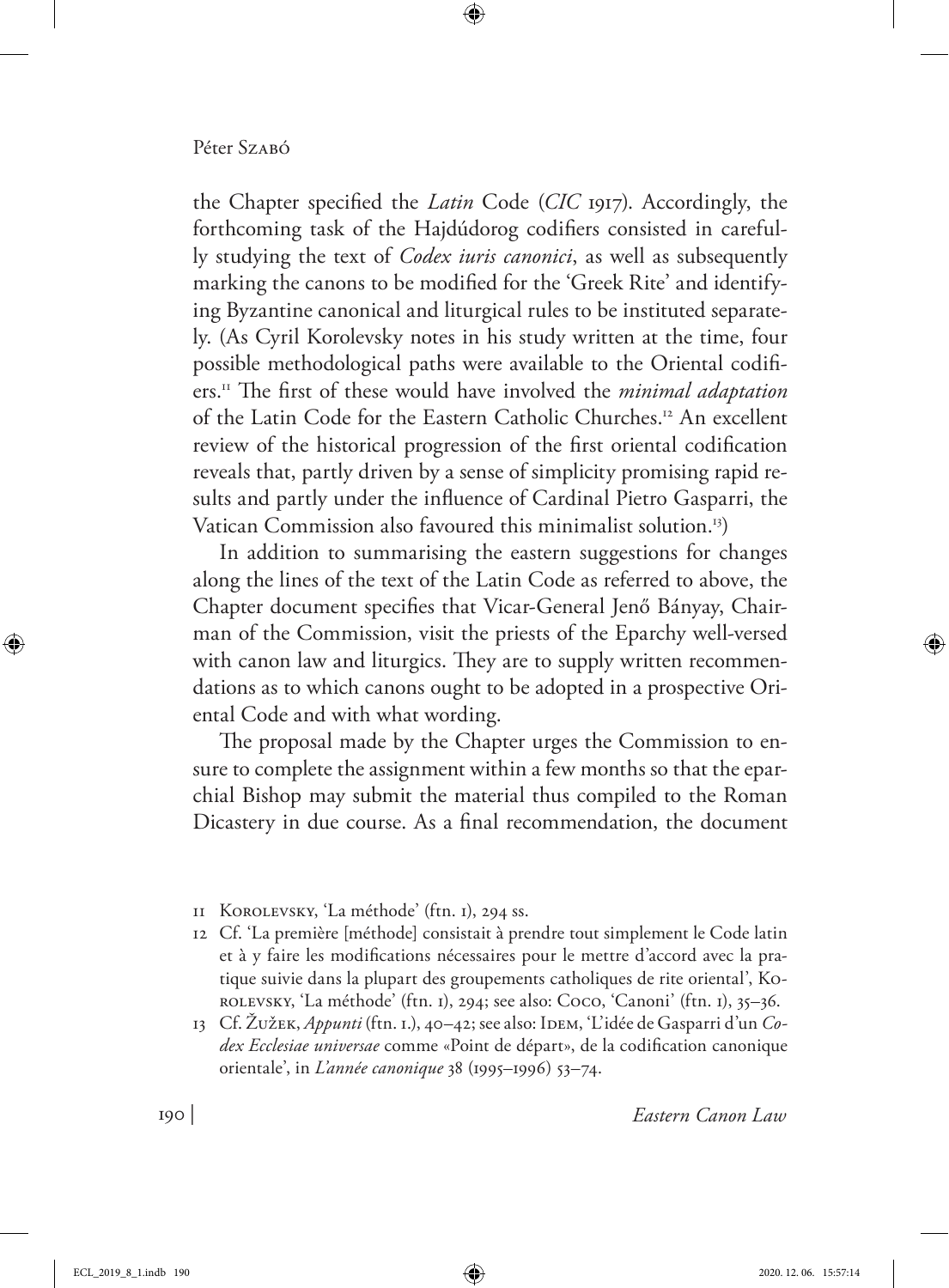asserts that, should a trip to Rome be required in conjunction with the codification, Canon Géza Melles,<sup>14</sup> member of the Commission, will be appointed for that.

The draft resolution of the Chapter also addresses the above mentioned letter of Cardinal Jusztinián Serédi, advocating a course of action consistent with his request.<sup>15</sup>

\* It may be gathered from the letter of István Szántay-Szémán, Vicar-General to the Apostolic Administration of Miskolc, presumably addressed to Jenő Bányay, dated 17 June, that the Administration submitted 'its proposal pertinent to the codification of Eastern Canon Law' to Esztergom as early as the beginning of June, to meet the request of the Prince-Primate. At the request of the Hajdúdorog Commission, the only copy surviving in Miskolc was reproduced and forwarded to Nyíregyháza by Prelate Szántay, together with a letter dated 22 June (740/1929).<sup>16</sup> The dispatched proposal may also be found under the following voluminous title: *Relatio Commissionis Administraturae Apostolicae Miskolczensis in Hungaria in sensu Rescripti S. Congr. "Pro Ecclesia Orientali" die 5-a anni 1929, sub numero 428/28 emanati convocatae, in qua humillimam suam sententiam relatae ad codificationem iuris canonici Ecclesiae orientalis patefacit*. 17

- 14 See: ftn. 9. (The minutes containing the draft resolution issued by the Chapter of Canons described here was recorded and signed by Géza Melles as Chapter Notary.)
- 15 '… As the Sacred Congregation has also informed the honourable Cardinal and Price-Primate, *our archbishop*, about measure No. 428/28, who orders to be sent the desired response record by the end of May of this present year, we must proceed in accordance with the wish of His Eminence' (see: ftn. 7).
- 16 See: GKPL I-1-a, 351/1929.
- 17 GKPL I-1-a, 351/1929. The 16-page long, type-written proposal divided into five chapters, putting forward principles and specific codification-related recommendations, is worth further analysis. The last page of the document features the names of Vicar Miklós Szántay-Szémán, as well as Konstantin Zapotoczky and András Bubnó, as authors.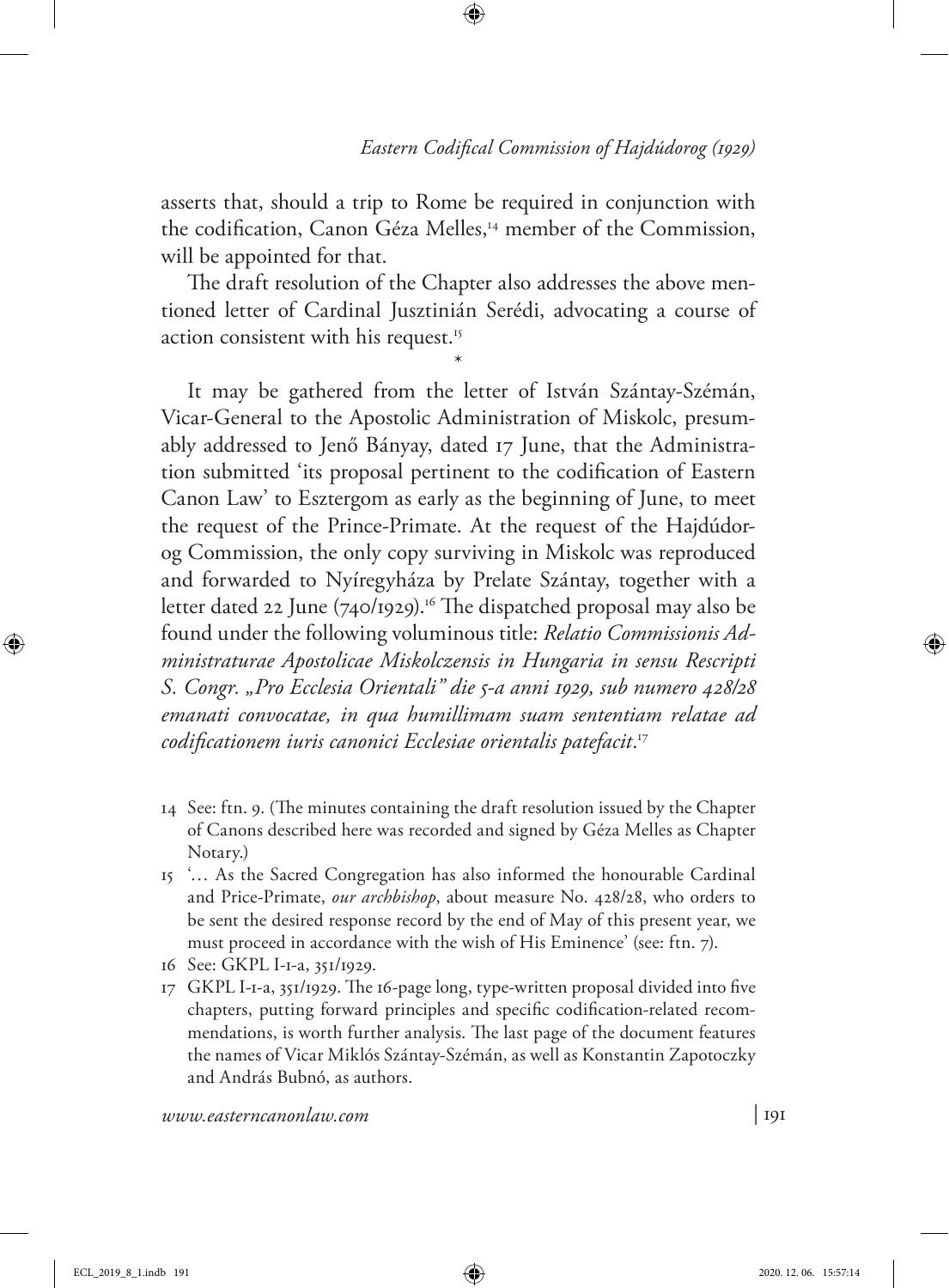#### Péter Szabó

It is well worth remarking that notable monographic studies on the impending oriental codification were written by Miklós Rusznák.<sup>18</sup> Moreover, the Vatican-based archives of the Pontifical Council for Legislative Texts also holds a *complete oriental draft Code* [!] by this author.19 (At first glance, this is also reflective of the early working method referred to above – i.e. the adaptation of the Latin Code for the Eastern Catholic Churches with minimal changes.) Although a priest of the Eparchy of Prešov/Eperjes, Rusznák participates in the codification as a representative of the 'Apostolic Administration of Miskolc' (southern part of the Eparchy remained in Hungary after the peace treaty of Trianon). It is interesting to see that his observations on the draft texts were included under the headword 'ungheresi',<sup>20</sup> even though the rite-based classification of the Administration of

- 18 Miklós Rusznák, *Az uj kánonkódex és az egyház keleti jogfegyelme*, Prešov 1918; ID., Codex iuris canonici respectu habito edendi pro iure Ecclesiae catholicae ori*entali Codicem juris canonici*, Prague 1931. (For biographical data and works of the Prelate, see: Andrej Slodička, *Život a dielo Mikuláša Russnáka [1878 – 1954] v kontexte ekumenizmu,* Prešov 2011 *[manuscript]*).
- 19 APCTL [uncatalogued]. The cover of the material comprising two bulky bundles of records bears the following inscription: [The Apostolic Administration formed out of the Eparchies of Prešov and Mukacheve] *'Projectum de Cod. Orient'* — *Studio sulla codificazione del diritto orientale del Rev.mo prof. Nicola Russnák della diocesi di Eperjes /Fragopolitana/ e per il tramite della Nunziatura di Budapest trasmesso a nome di Mgr. Antonio Papp, amministratore greco-cattolico di Miskolc, alla Commissione Pontificia per la Codificazione del Diritto Orientale con Rapporto Nr. 4061/31 della Nunziatura di Budapest in data 12/1/31*. The draft itself is entitled 'Codex B Iuris Canonici Pii papae XI auctoritate promulgatus'. (The existence of the uncatalogued bundle of records has been pointed out to me by Federico Marti, to whom I wish to express my gratitude here.)
- 20 'Ungheresi: Mons. S. Miklosy, Vescovo di Hajdu-Dorog. Mons. A. Papp, Amministratore apostolico di Miszkolcs *[sic!]*. Mons. E. Bányay Presidente della Commissione della diocesi di Hajdu-Dorog. Mons. N. Russnák, Presidente della Commissione della diocesi di Miszkolcs'; see: S. Congregazione Orientale, Prot n. 268/33, *Codificazione canonica orientale, per gli Emi Padri della*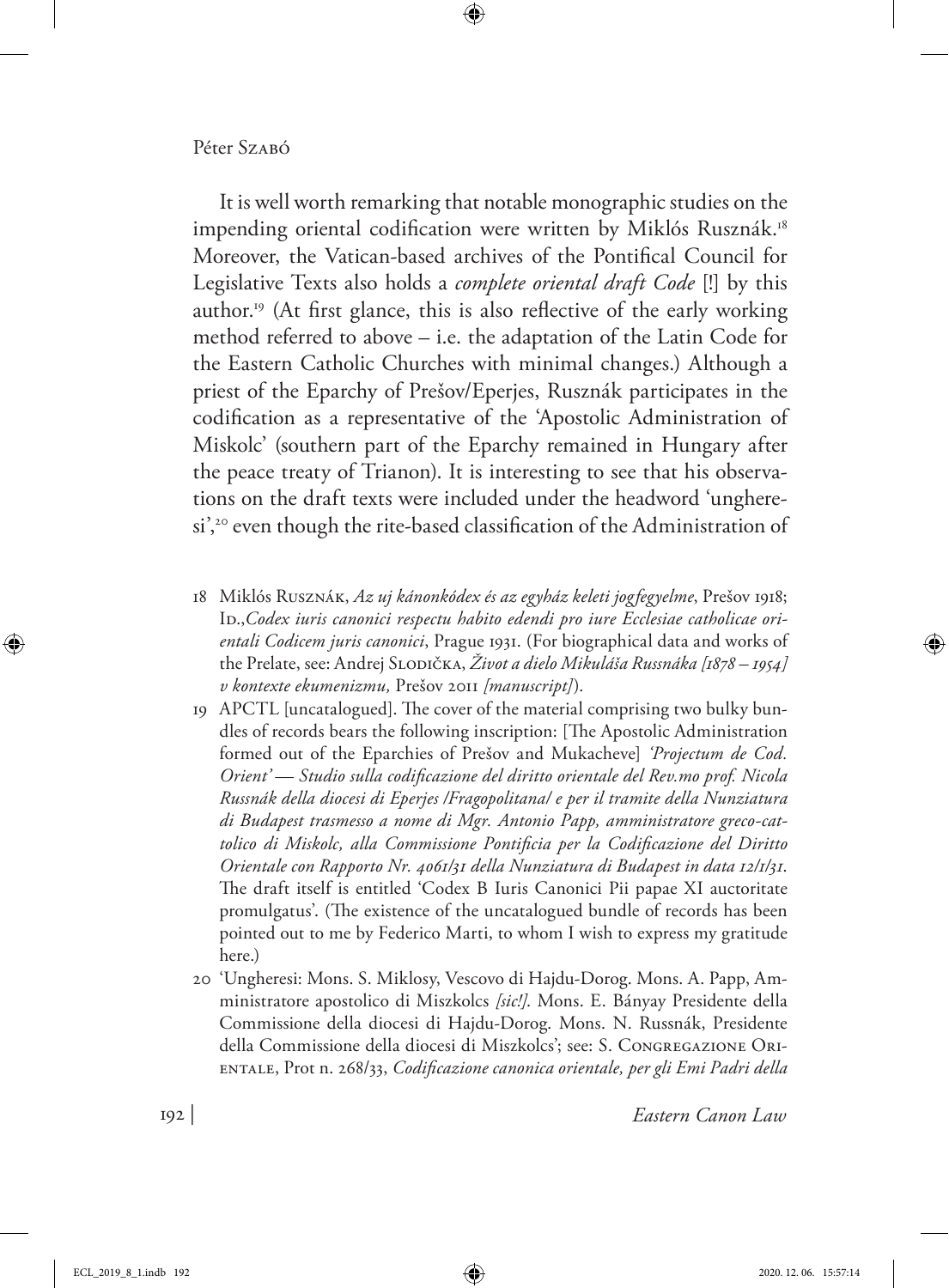Miskolc in the publications of the Apostolic See would for a long time continue to be 'Ruthenian'.<sup>21</sup>

\* Apart from the draft resolution of the Chapter written in Hungarian, in the material in the Archives of Hajdúdorog, the Latin drafts of two additional proposals addressed to Secretary Cardinal Sincero are also to be found, both displaying the signature 'Vicarius Generalis Episcopis'. One of them is dated June, while the other July, without closer specification of the day in either case. The first (June) draft letter is practically a preliminary information letter, $22$  announcing the establishment of the Eparchial Codification Commission by Bishop Miklósy, as well as its composition, along with indications of the task assigned to the organ. It suggests that, based on a review of the text of the Latin Code (*CIC* 1917), recommendations should be made as to which of its canons could be incorporated unaltered into the Oriental Code to be compiled, which of them could be accommodated with minimal modifications, and which instances will call for completely different and new wording by virtue of the peculiarities of Eastern discipline. Finally, the letter states that the Commission Proposal is expected to be dispatched within a few weeks without delay.<sup>23</sup> The second

*Pontificia Commissione, III, Schema dei canoni 145–355 (C.I.C.) proposto dalla Commissione dei Rev.mi Delegati Orientali e le osservazioni dell'Episcopato orientale,* 5; see: APCLT, scatola n.

- 21 The epithet 'Ruthenian' in the designation of the Administration (later Exarchate) is omitted from the Pontifical Yearbook only in 1963, when, to replace the hitherto conventional label 'the parishes of the Byzantine-rite Ruthenian Catholic faithful in Hungarian territory', the simpler and more inclusive reference 'Byzantine-rite Catholics' emerges, see: *Annuario Pontifico 1963*, 733; cf. *Annuario Pontifico 1962*, 706.
- 22 See: Appendix 4 (p. 203, bottom); GKPL I-1-a, 351/1929.
- 23 'Ima cum reverentia perfero ad altam Eminentiae Tuae notitiam, sententiam Praesulis nostri una cum plano per Commissionem exarato intra aliquos hebdomades Eminentiae tuae Dominationi absque mora propositum iri' (Ibid).

*www.easterncanonlaw.com*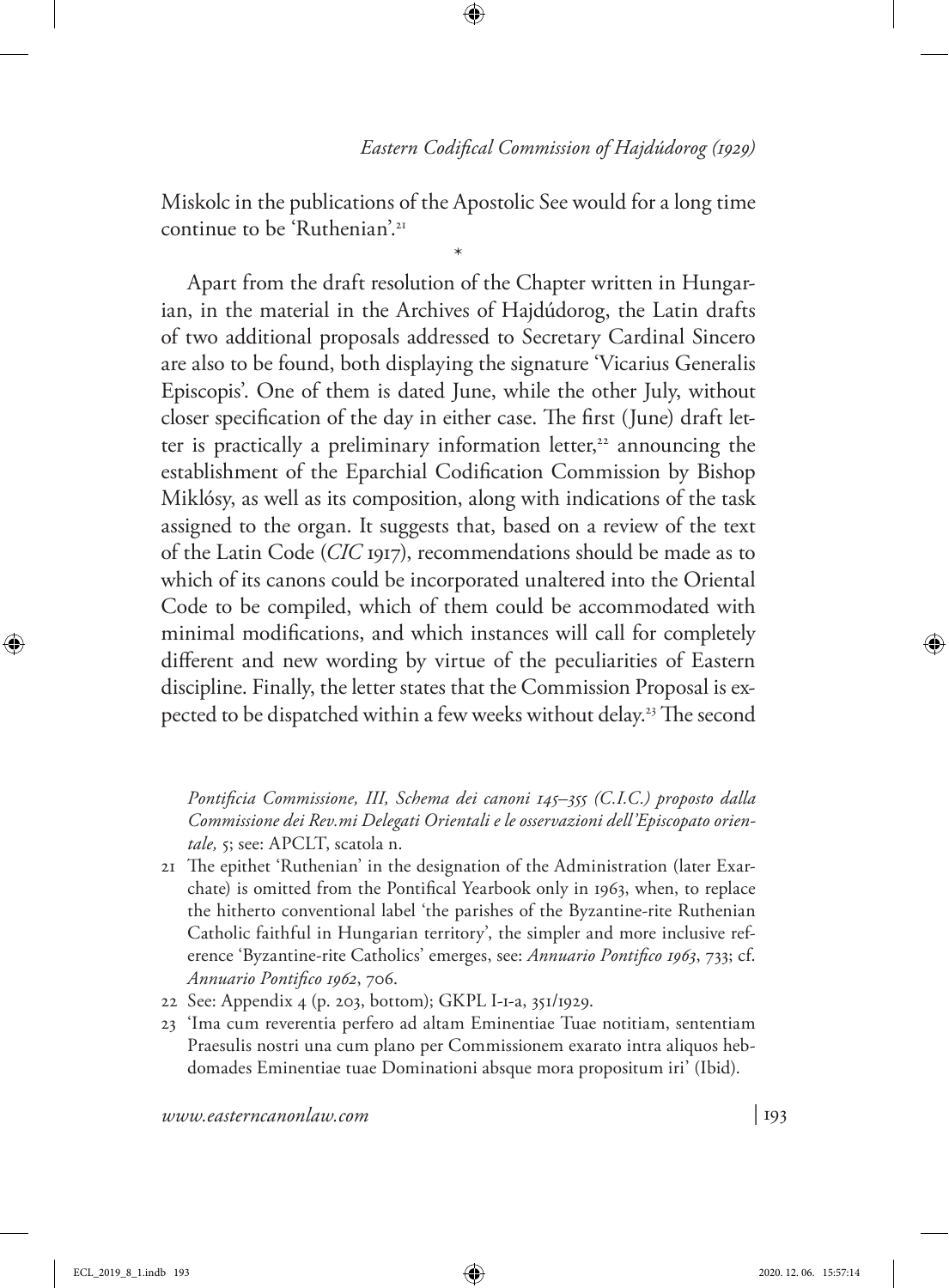(July) draft letter<sup>24</sup> is the covering letter to the detailed proposal and report (*relatio*). Among other things, it summarises the considerations made in adjusting the Latin Code of Canons to Eastern demands,<sup>25</sup> as well as the principles observed in regulating relations with the Latins.<sup>26</sup>

Serédi's letter to Miklósy from 11 June, urging the delivery of the proposal, may also be retrieved from the material.27 On its basis, it is reasonable to assume that the requested proposal was eventually sent to the Congregation and the Primate simultaneously only with delay, beyond the half-year deadline, referred to above, expiring on 5 July.

The actual text of the *Report of Hajdúdorog* is in all probability the 23-page, Latin, type-written paper that is also retrievable in the same archival location. After a brief historical lead-in, the text enumerates four basic codification principles: (1) the proscription of arbitrary and rash rite changing; (2) the preservation of purity of rite in the Mass and in the administration of the sacraments; (3) relaxing austerity with regard to church feasts and fasting; (4) the development of an Oriental Code. This is followed by the canons of the Latin Code in a three-way division: those that may be adopted into the Oriental Code without changes, those that require some alterations and, finally, those that are to be completely reformulated with reference to Eastern demands. Even proposed texts are included for certain canons.<sup>28</sup>

- 24 See: Appendix 5 (see: p. 204.); GKPL I-1-a, 351/1929.
- 25 'The Commission explored how the canons of the Latin Code could be modified vis-à-vis the Greek Rite and its laws and regulations, applying them in a way that –as far as possible– they may be adhered to more easily, on the one hand, and they may be adapted to certain, well-defined contemporary circumstances as best as possible, on the other hand, so that whoever is affected thereby will abide thereby' (Ibid).
- 26 'Quod spectat relationem nostram ad latinos […] (Ibid).
- 27 n. 2122/1929; GKPL I-1-a, 351/1929.
- 28 GKPL I-1-a, 351/1929. (Unfortunately, the 23-page typed proposal lacks a title page. Nevertheless, it may be established from the text that it is in fact the Codification Proposal of Hajdúdorog.)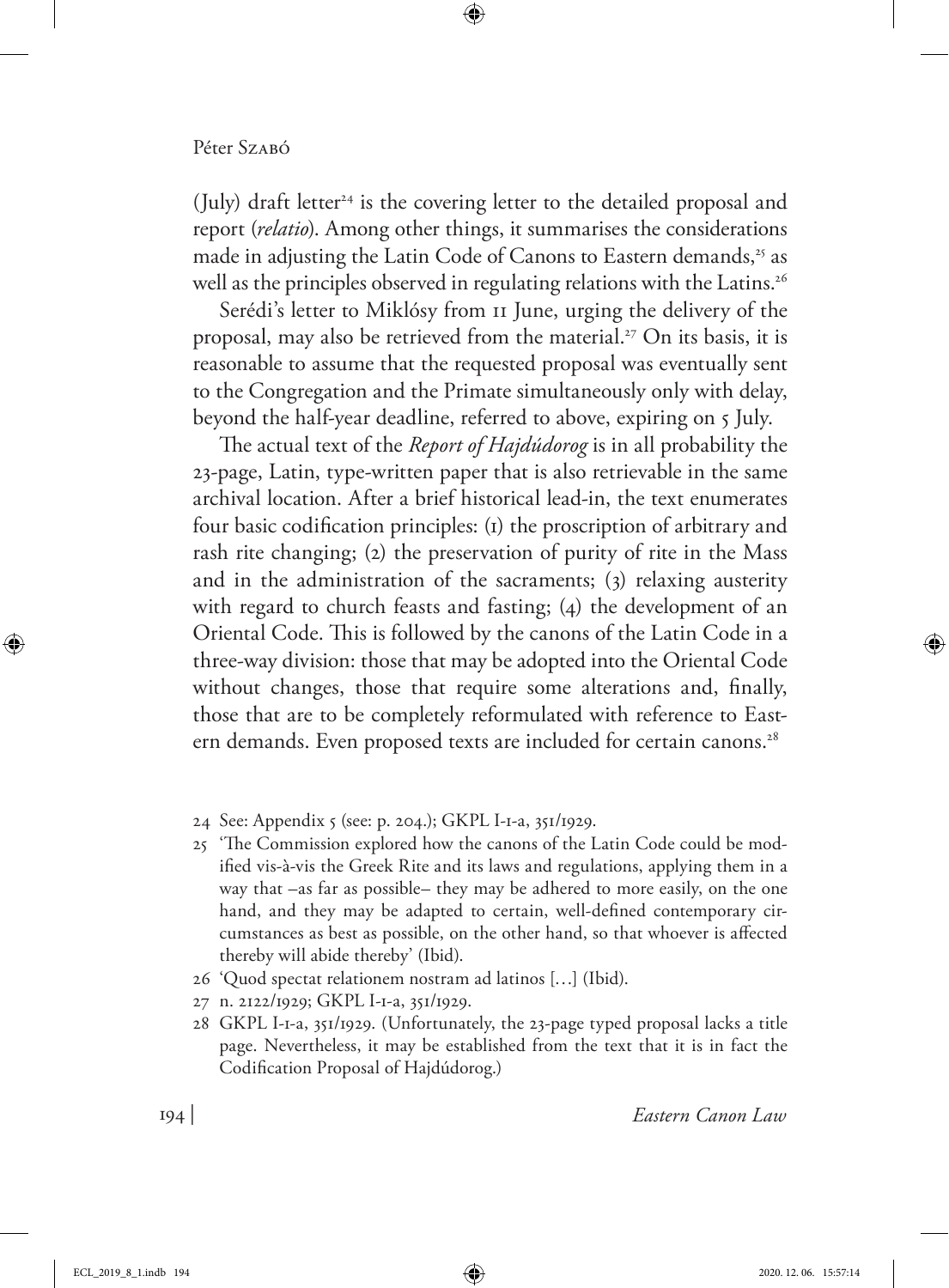Letter No. 1576/29 of the Episcopal Office of Hajdúdorog to Prince-Primate Jusztinián Serédi, dated 23 June, discloses that, to this point, only a submission regarded as a 'interpolative response' has been made to the Congregation,<sup>29</sup> while 'the respective activities are in progress', and the proposal under preparation 'will be presented to the Primate as soon as possible'.<sup>30</sup> The archival documentation is concluded by Cardinal Sincero's letter from 20 July 1929 saying thanks for the invaluable recommendations sent by Vicar Bányay.<sup>31</sup> (The annotation on the reverse of the *Proposal* of Hajdúdorogi evidences that the document arrived at the eparchial archives only on *30 July* 1929.32)

3. Commencing the work of collecting sources

Even though it may not pertain to a narrowly defined concept or process of 'codification' in a modern sense, finally, it would also be worthwhile to make some mention of the process of *collecting* of the Hungarian Greek Catholic canon law *sources*, 33 a job complementing the codification, or rather running parallel to it. István Miklósy's letter to Secretary Cardinal Luigi Sincero from 29 April 1935, with the Bishop asking for a research opportunity in the Vatican Archives for

- 29 This is most probably the same as the preliminary notification previously alluded to as the letter composed in June (see: ftn. 22).
- 30 GKPL I-1-a, 351/1929. (See: The Proposal of Hajdúdorog and its covering letter: ftn. 24 and 28).
- 31 'Quod dum Tibi significo, A. T. gratias ago propter favorem quo codificationem hanc prosequeris. Tibique atque egregiis illis ecclesiasticis viris, quibus commisisti ut tam praeclare operi studia sua conferant, fausta omnia a Deo adprecor', GKPL I-1-a, 351/1929. (The letter of thanks also reveals that the [preliminary?] material in question was posted to Rome by Bányay on 23 June.)
- 32 'Received and acknowledged on 30 July. Content reported to those involved in the work; subsequently consigned to archives' GKPL I-1-a, 351/1929.
- 33 Cf. Žužek, *Appunti* (ftn. 1), 41, 44, 51; see also: *Sources of CCEO and CIC 83*, edited by Yoannis LAHZI GAID (Kanonika 17), Rome 2012, 17-21.

*www.easterncanonlaw.com*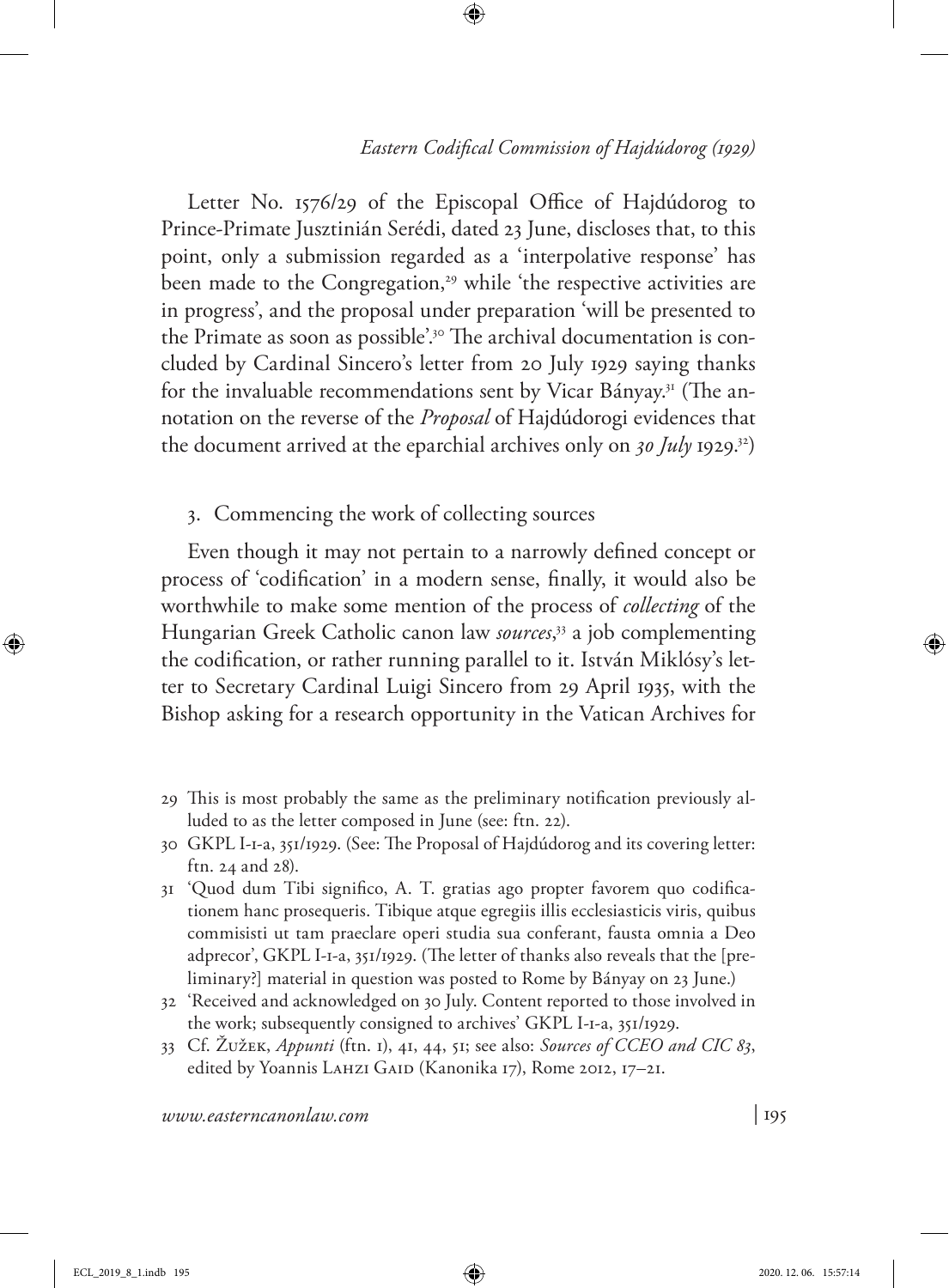#### Péter Szaró

György Papp,34 qualified as 'doctor of the Holy Canons', a scholarship holder residing in Rome, with a view to enabling the collection of legal sources affecting Hungarian Greek Catholics, has been discovered in the Archives of the Congregation for the Oriental Churches.<sup>35</sup> Item 6 of the dossier is 19-page (uncompleted) study in Latin, with the title *Historia fontium juris particularis Hungaro-graecorum*. 36

Concluding Remarks

1. The Eparch of Hajdúdorog was also invited to participate in the first Eastern codification process. The Chapter of Canons proposed that the Eparchy set up a four-member local *Codification Commission*, which did actually happen. In response to the letter of the Congregation for the Oriental Church from 5 January 1929, this organ submitted a 23-page long detailed proposal in July 1929 with the recommendations of Hajdúdorog for the impending Eastern codification.37 In it, first of all, they presented the basic principles they considered to be of the essence in the area of codification. In addition, they subjected the Latin Code of 1917, seen as a starting point, to renewed scrutiny from an Eastern perspective. It was in line with this inquiry that they categorised its content: canons that could be adopted unaltered on the one

- 34 On his life and professional activities, see: István Pirigyi, *A magyar görögkatolikusság történetének kiemelkedő személyiségei*, in *Hajdúdorogi [jubileumi évkönyv]* (ftn. 1) 218–219; Péter Szabó, 'Orientalisches Kirchenrecht in Ungarn im XX. Jahrhundert (I). Kirchenrechtliche Tätigkeit von György Papp', in *Folia Canonica* 2 (1999) 267–274.
- 35 See: Appendix 6 (p. 206); ASCO 719/48, n. 4 [*Ruteni* ungheresi Hajdúdorog / mons. Giorgio Papp (prelato dom – marzo 1959)]. The publication of legal sources by 'Rite' was already prescribed by a Congregation circular issued on 25 October 1929; see: Žužek, *Appunti* (ftn. 1) 41.
- 36 ASCO 719/48, n. 6 [*Ruteni* ungheresi Hajdúdorog / mons. Giorgio Papp (prelato dom – marzo 1959)].
- 37 See: ftn. 28.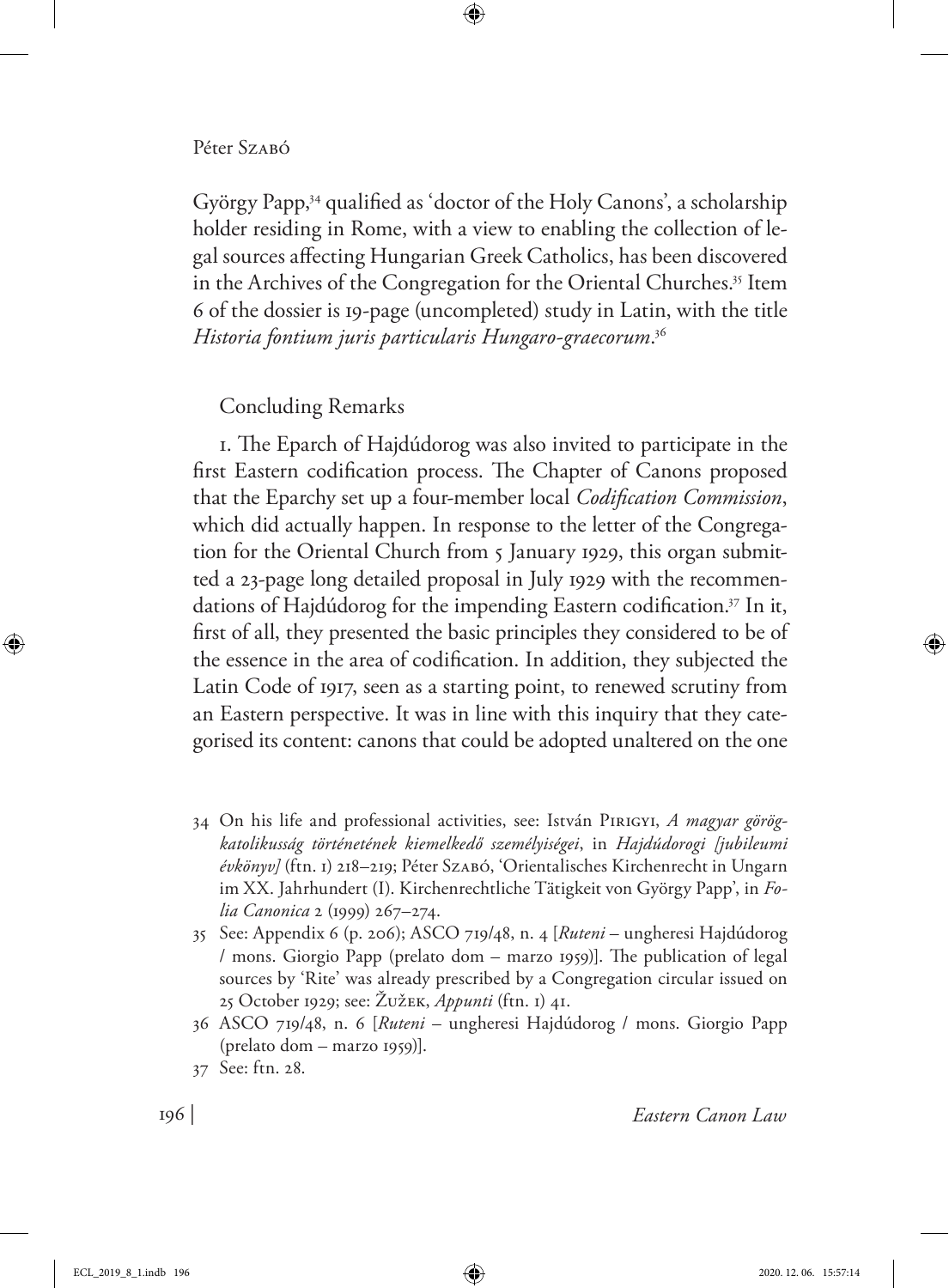hand and those that required adjustments or complete rewriting on the other. Besides the emphasis on Eastern characteristics, the detailed proposal also included ease of reference and modernisation of the canons among the explicitly stated criteria. The work of the Hajdúdorog Commission was also aided by a paper with similar content prepared by the Apostolic Administration of Miskolc. Later György Papp would also join in the activities of this prestigious body. At his Bishop's request, his engagement was primarily concentrated on the collection of legal sources with a bearing on Hungarian Greek Catholics.<sup>38</sup>

2. The recognition of the independent character of the '*Hungarian* Rite' was already slowly but steadily 'underway' at that time. The *modes* of Hungarian involvement in the codification process appear to underscore the *transitional* nature of this period, from their point of view, as well. The participation of both Hungarian Greek Catholic Bishops in the activities concerned was solicited. As suggested by additional materials found in the Archives of the Pontifical Council for Legislative Texts, Hungarian contributors showed a surprisingly high degree of activity in the assessment of the completed drafts. Into the ranks of *Eastern delegates*39 entrusted with the preparation of draft texts, no Hungarian canon-law expert was co-opted though.

3. The results of archival research on the history of oriental codification so far indicate that the Hungarian involvement –at least at the early stages of the activities– was more significant in this respect than previously expected. Exploring the actual modes and content of involvement will warrant further archival research and analysis.

- 38 For his main publication on this topic see: György Papp, *A magyar görögkatolikus egyház partikuláris jogforrásai,* Budapest 1943
- 39 See: Coco, 'Canoni' (ftn. 1), 38; Žužek, *Appunti* (ftn. 1), 46–47. The absence of Hungarian codifiers in Rome may partly be explained by the fact that the Byzantine Rite (Tradition) was already heavily overrepresented within the total of Eastern delegates to the detriment of the other traditions. (Half of the working group encompassing five traditions was Byzantine!); see: KOROLEVSKY, 'La méthode' (ftn. 1), 425–426.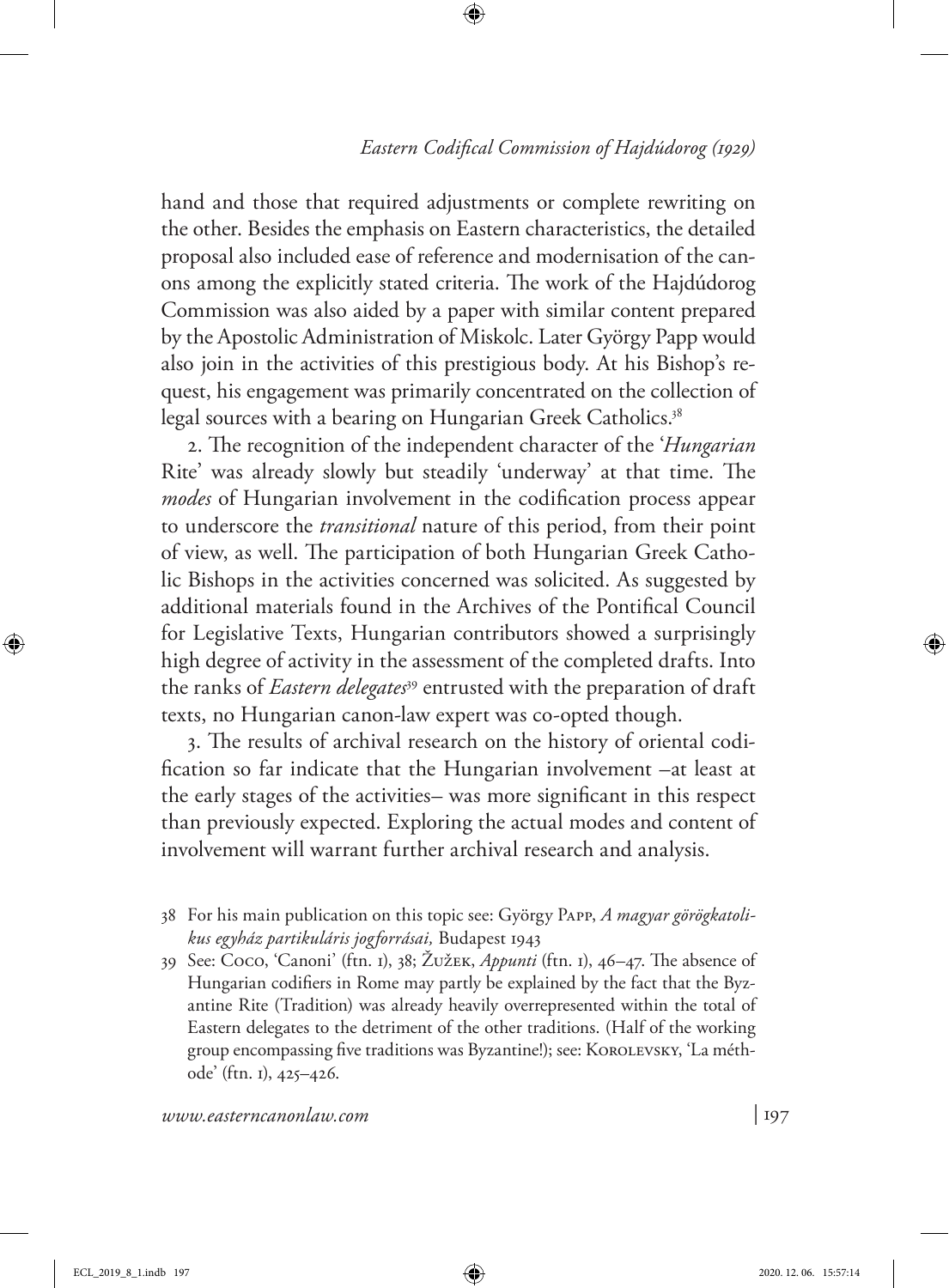# **Appendices**

**1.** S. Congregazione «Pro Ecclesia orientali» Num. Di Prot. 428/28

Roma, 5 Gennaio 1929.

Illustrissimo e Reverendissimo Signore Mons. Stefano Miklósy Vesc. di Haidudorog

Illustrissimo e Reverendissimo Signore,

A Sua Santità Pio PP. X I, felicemente regnante sono ben noti i desiderî e voti in più circostanze espressi da molti Prelati Orientali, per una codificazione canonica in servizio delle Chiese Orientali, desiderî fattisi più vivi dopo la pubblicazione del «Codex Iuris Canonici». Ora nulla sta più a cuore di Sua Santità che venire incontro a questi giusti desiderî delle Chiese Orientali, e dei loro degnissimi Prelati.

Pertanto questa S. Congregazione *pro Ecclesia Orientali* si è oggi rivolta a tutti gli Eccellentissimi e Reverendissimi Signori Patriarchi e ai Reverendissimi Arcivescovi Metropolitani Orientali, affinchè uditi i loro Arcivescovi e Vescovi nella maniera che crederanno più opportuna, e sentiti inoltre quanti crederanno di consultare, si compiacciano di esprimere Ciascuno con piena libertà il suo modo di vedere circa una così importante materia, circa la necessaria ed opportuna sua preparazione, nonchè circa il modo practico di attuazione ed esecuzione: tutto questo, tenendo Ciascuno il debito conto dei bisogni, necessità od opportunià del proprio Rito o propria Chiesa, come pure delle consuetudini, tradizioni, privilegi e della propria lingua, di tutto quanto in una parola è necessario e opportuno, affinchè la Codifica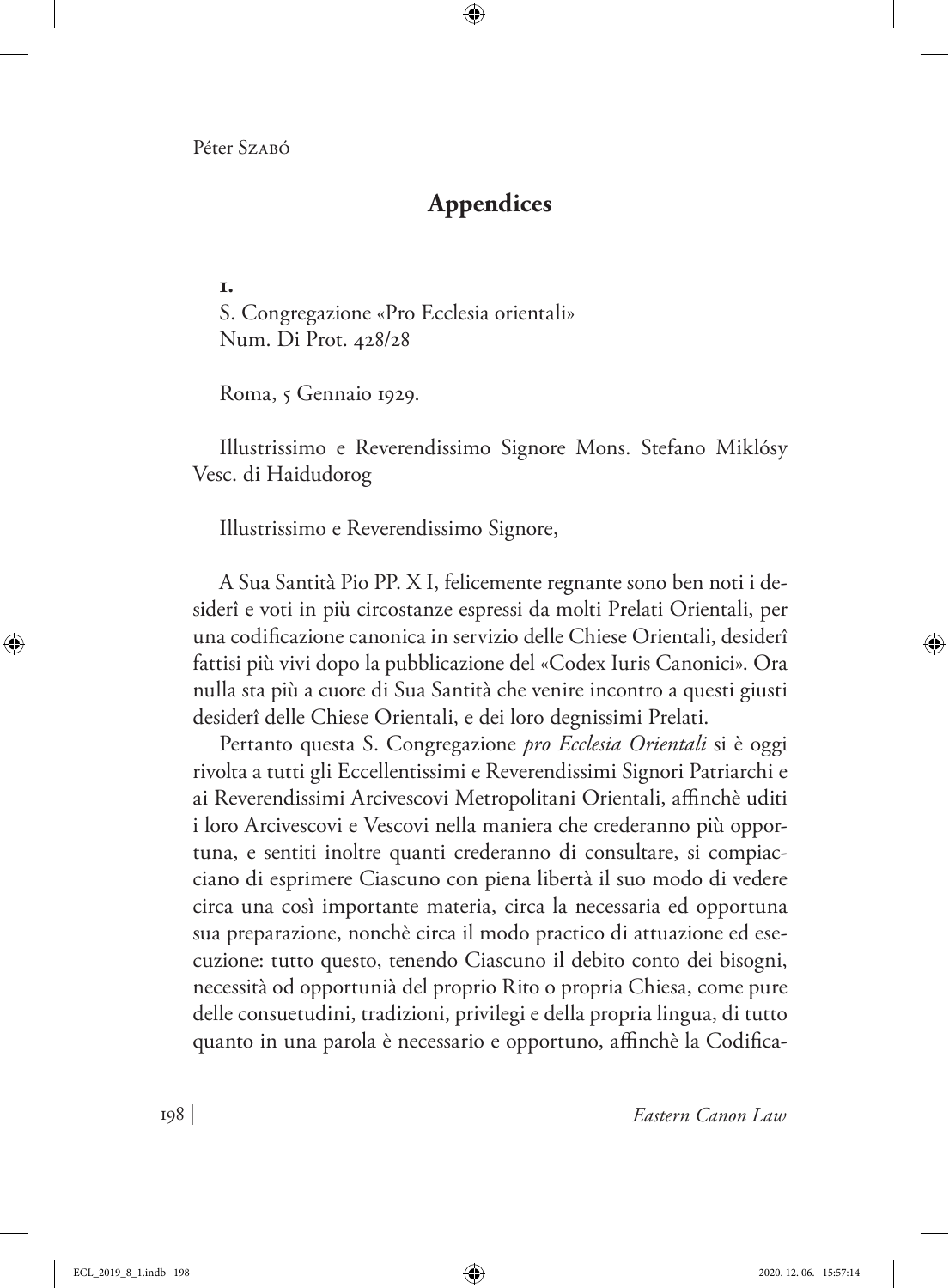zione riesca appieno corrispondente allo scopo inteso ed a vantaggio delle loro Chiese, del loro Clero e della loro popolazione.

Sono pure invitati gli Eccellentissimi e Reverendissimi Signori Patriarchi e i Reverendissimi Arcivescovi Metropolitani Orientali a volere indicare alla S. Congregazione *pro Ecclesia Orientali* quali persone, tra i loro Prelati, Sacerdoti o Religiosi, credano più adatte, per la loro coltura, / scienza e prudenza, a collaborare in questa opera, sia venendo, se del caso, a Roma, che rimanendo nelle proprie Sedi, o nei propri uffici.

La S. Congregazione confida che entro lo spazio di sei mesi, non oltre, dalla data della presente circolare, avrà ricevuta la risposta.

L'invito sopra fatto questa S. C. rivolge pure alla S. V. Reverendissima, attendendo da Lei quanto è domandato nella presente Lettera.

Intanto con particolare ossequio mi professo della S. V. Reverendissima

> affmo. come fr. Luigi Card. Sincero, *Segretario*. A. G. Cicognani, *Assessore*.

#### **2.**

Beatissime Pater!

Quo laeto animo excepit ecclesia Latina Sanctitatis Tuae constitutionem "Providentissima Mater Ecclesia" die festo Pentecostes anni 1917.-i emissam, per quam nempe Codex iuris canonici promulgatur, vimque legis posthac habere pro universa Ecclesia decernitur atque iubetur, tanto magis dolore afficit fideles graeci, ritus catholicos Ruthenos Hungarosque habitantes in regno Hungariae dispositio Codicis novi expresse iam in canone primo decernens: Codicem novum tantummodo iura ecclesiae latinae in se complecti.

Notum est, fideles graeci ritus Ruthenos in Hungaria habitantes medio saeculi XVII.-i unionem cum S. Apostolica Sede iniisse atque ex dispositione suprema Apostolicae Sedis per quaedam tempora in rebus spiritualibus per vicarios apostolicos gubernatos fuisse.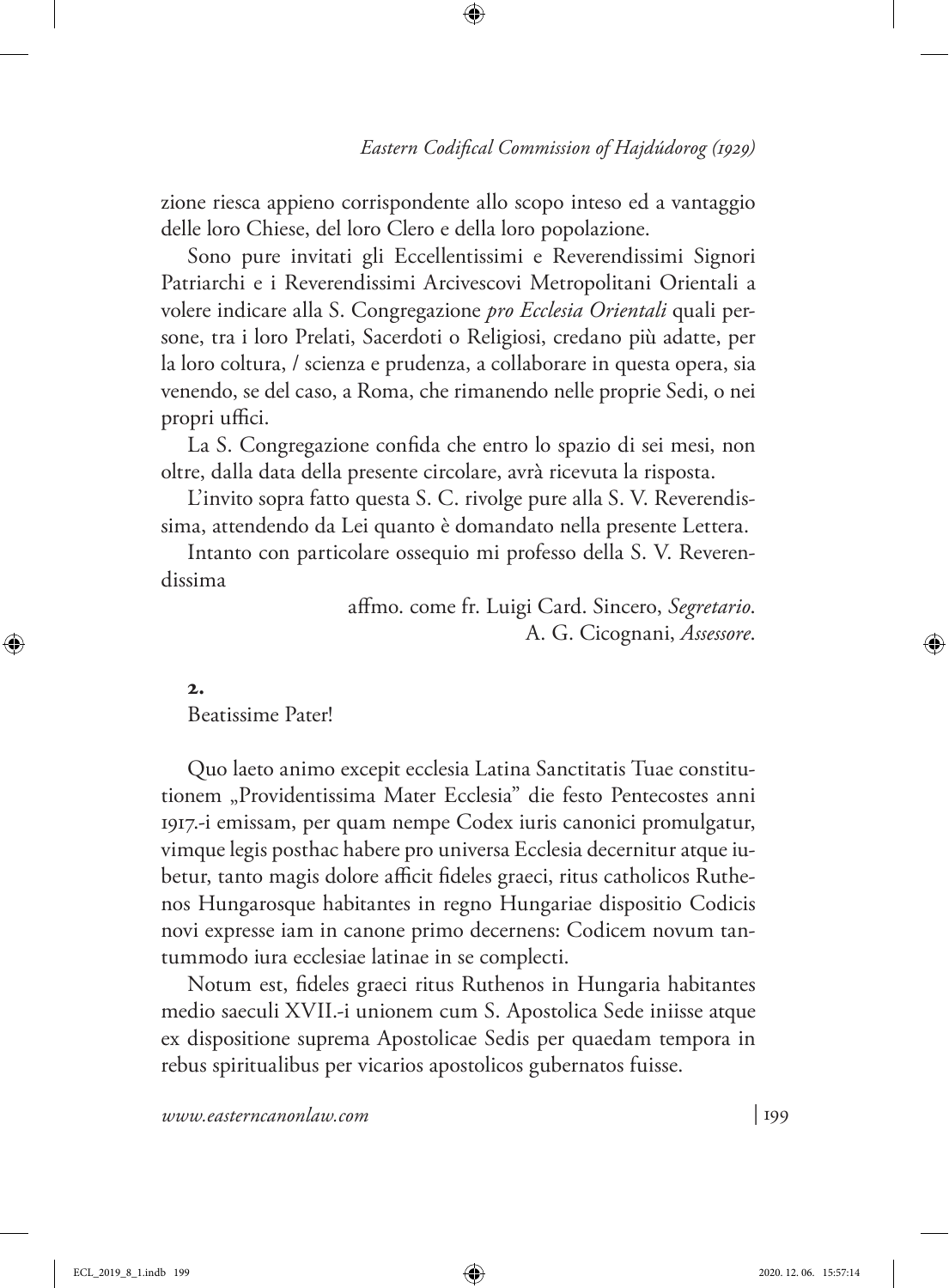#### Péter Szaró

Anno tamen 1771.-o tunc tempore gloriose regnans Clemens XI-V.-us papa per bullam "Eximia regalium principium" die 19-a Septembris pro supra memoratis fidelibus graeci ritus Ruthenis canonice erexit dioecesim nomine Munkacsensem simulque hanc iam canonisationem dioecesim novam subiecit iurisdictioni metropolitani Strigonensis ritus Latini archiepiscopi, primatisque Hungariae. – Anno 1806.-o autem Sancta Sedes ex hac dioecesi novam Eperjesiensem nominatam dioecesim segregavit, cui similiter metropolitam Strigonensem archiepiscopum Latini ritus praefecit. –

Tandem novissime /:1912:/ nova dioecesis Hajdudorogensis, constans maxime ex parte e parochiis ex his duabus dioecesibus sumptis, dispositione b. r. Pii X.-i Summi / Pontificis pariter Strigonensem archiepiscopum nacta est metropolitam.

dispositiones Apostolicae Sedis nunc memoratae fideles graeci ritus maxime ex parte Ruthenos, in Hungaria habitantes, arcte cum ecclesia Latina iuribusque eius connexere etquidem ita, ut per decursum temporum – via consuetudinis – fere in omnibus rebus disciplinaribus ius ecclesiasticum ecclesiae Latinae invaluit, factumque est voluntate praedecessorum ius proprium harum trium dioecesium in Hungaria existentium, videlicet: Munkacsensis, Eperjesiensis atque Hajdudorogensis. Hodie nempe, si excipiatur verbi gratia ius Liturgicum, ius ieiunale aliaque non tam gravis momenti et pauca Graecorum propria iura, quoad essentiam ius ecclesiae Latinae viget apud nos et usitatur.

Itaque promulgatio Codicis novi eiusque post decursum unius anni incipienda obligatio omnino gravi rerum exitui ansam praebebit, quia in dioecesibus his vi legis, consuetudinariae a maioribus nostris adaptatae etiam in posterum observanda essent ecclesiae Latinae iam abrogata iura, quae conditio merito inquietat et totaliter perturbare potest clerum fidelesque legibus ecclesiasticis Latinae ecclesiae adhaerere cupientes atque desiderantes. Pariter exoriri debet difficultas magna in Lyceis nostris Theologicis quoque, ubi nempe clerus iunior per decursum temporis praelectiones e iure ecclesiastico praecipue in spiritu iuris ecclesiae Latinae excepit.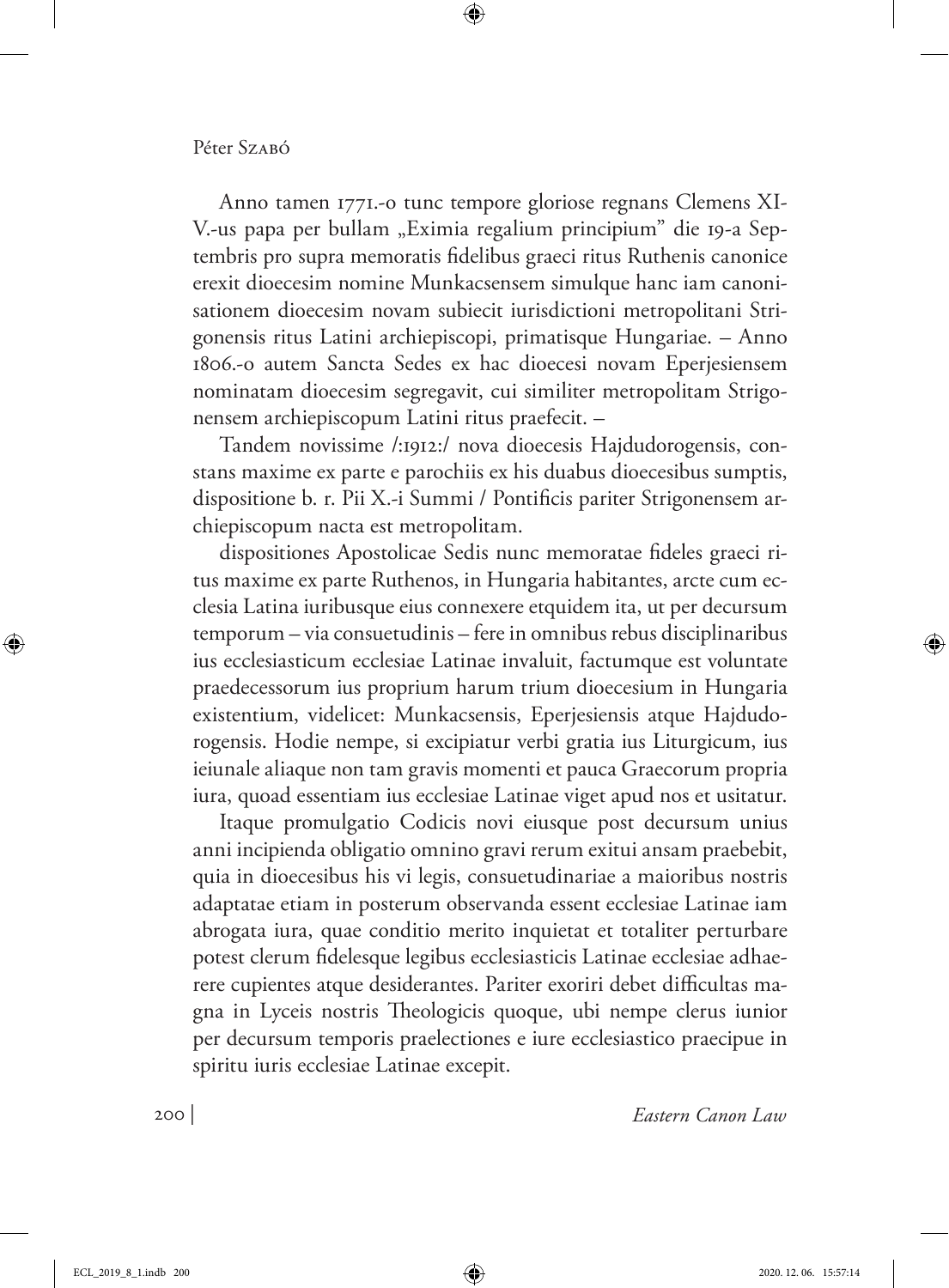Ergo reipsa gravissimi momenti quaestio exoritur, authenticaque omnino solutio desideratur, quid nempe in posterum faciendum respectu novi Codici in tribus supra memoratis dioecesibus graeci ritus catholicis existentibus in regno Hungariae, ubi circiter 900,000 ecclesiae catholicae unitorum fidelium inveniuntur, quorum promovendae saluti et gubernationi atque directioni necessario in adhibendo iure ecclesiastico quoque prospiciendum est.

Quapropter ut nos infrascripti Ordinarii certam et authenticam normam in tam gravi causa habeamus, rem prorsus utilem reputavimus / proferre atque Sanctitati Tuae commendare, ut eam ad trutinam revocando iudicium Tuum pandere et – si expediat – obligationem Codicis novi ad dioeceses nostras – salvis tamen iuribus hucadusque specialibus nostris – extendere dignearis.

Interim Beatitudinis Tuae pedes exosculamur, atque summa provolutione ante Sedem Tuam permanemus

Ungvarini, die 31-a Decembris anni 1917. Sanctitatis Tuae addictissimi ac obsequentissimi filii: Antonius Papp, Episcopus Munkácsensis Graeci ritus Catholicorum.

> Stephanus Miklósy Episcopus Hajdudorogensis gr. rit.

Dr. Stephanus Novák Episcopus Eperjesensis Graeci ritus Catholicorum

## **3.**

Az 1929. május 2-án tartott káptalani ülés jegyzőkönyvi kivonata

9:1912. szám A S. Congregatio pro Ecclesia Orientali f. é. Január 5-én, 428/28. sz. a. a keleti Egyház speciális jogszabályainak rendszerbe foglalását határozván el, a közreműködésre legalkalmasabb e. m.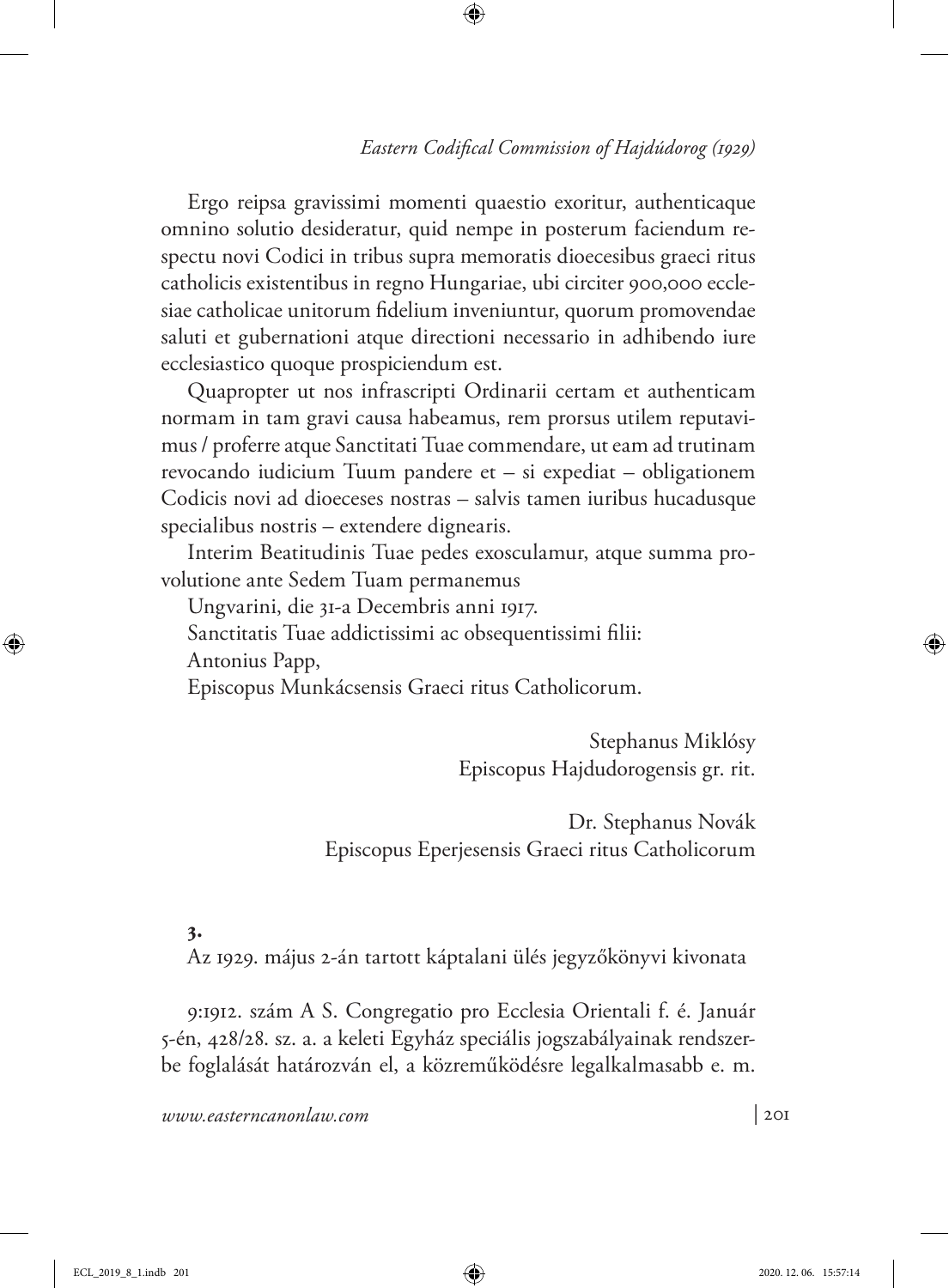áldozópapok megnevezését kéri, az e. m. főhatóságtól. Közli, hogy az illetők lakóhelyeiken maradva dolgozhatnak, de szükséges lehet Rómába utazásuk is. A főtiszt. e. m. kormány f. é. 351. sz. a. ez ügyben a káptalantól javaslatot kiván.

Határozati javaslat.

1.) A bizottság a következőleg alakitható meg:

Elnök: Bányay Jenő pápai praelatus, káptalani nagyprépost.

Tagok: Melles Géza, Sereghy László kanonokok és Bihon István szsz. ülnök, püspöki titkár.

A javaslat elfogadása esetén neveik a megkereső kongregációhoz bejelentendők. Minthogy pedig a sz. kongregáció a 428/28. sz. intézkedést a biboros hercegprimás urnak, mint a mi érsekünknek is tudomására hozta, aki a kívánt válasziratot a folyó május hó végéig magához kéri, Őeminenciája óhaja szerint járjunk el.

2.) A bizottság tanulmányozza át figyelmesen a Codex I. C.-t. Jelölje meg a görög szertartás szempontjából módosításra váró kánonokat, s a külön alkotandó görög egyházjogi, s liturgikus szabályokat. Ezek felsorolása mellett az elnök keresse meg az egyházmegyének az egyházjogtanban s a szertartástanban legkiválóbb lelkészeit és segédlelkészeit: legyenek a bizottság segitségére s adjanak irásbeli nyilatkozatot, mely kánonokat, milyen szövegezéssel kell, vagy tanácsos a keleti egyházi kódekszbe bevenni. Igyekezzék a bizottság a munkát néhány hónapon belül elvégezni, hogy az e. m. főhatóság az elaborátumokat Rómába idejébe fölterjeszthesse. Szükség esetén Melles Géza kanonok, deszignált, bizottsági tag menjen fel Rómába a tárgyalásokra.

# K. m. f.

A jegyzőkönyvet fölvette s e kivonatot hitelesiti:

Melles Géza kanonok, kápt. jegyző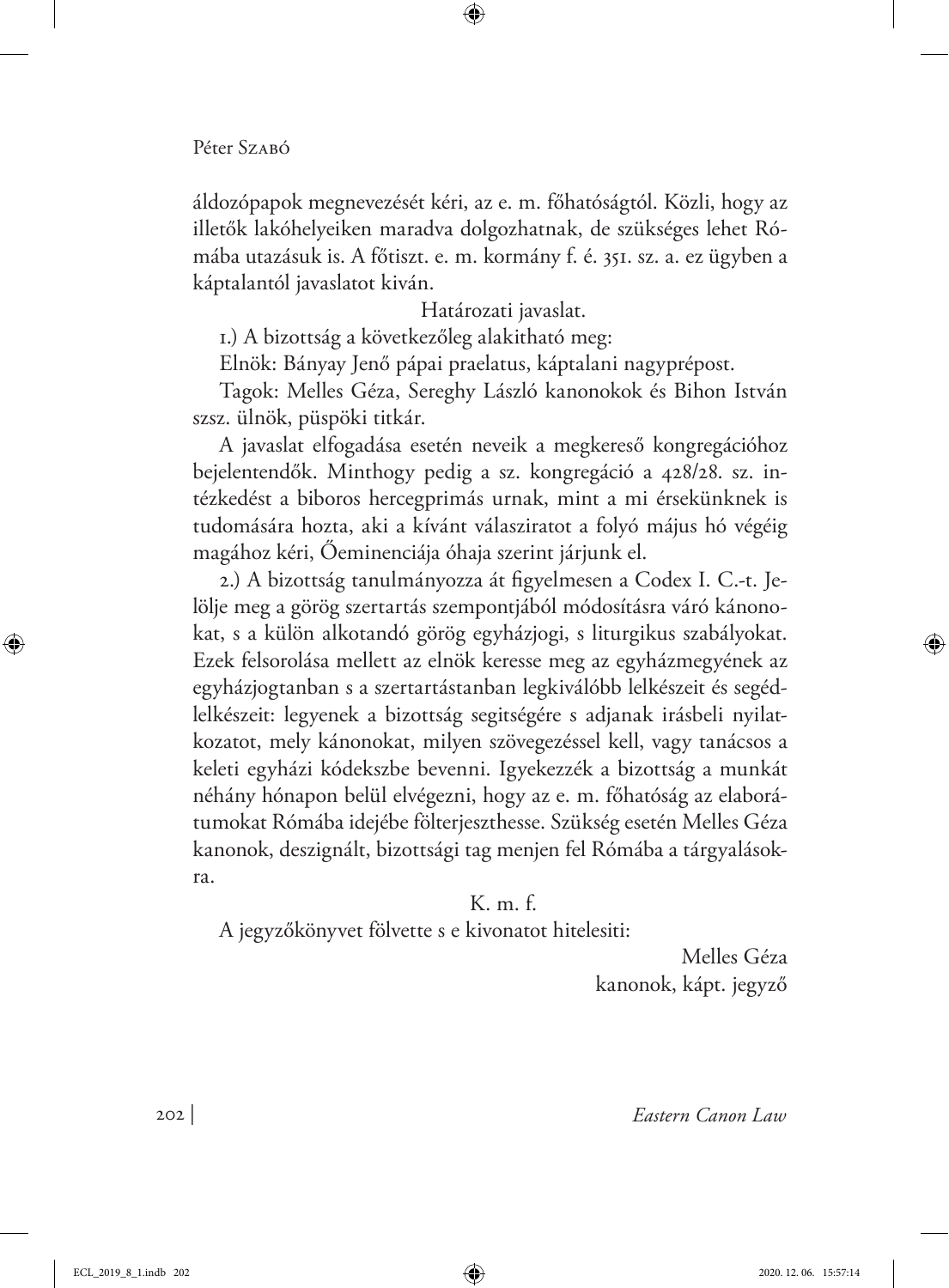**4.**

Eminentissimo ac Reverendissimo Domino Domino Ludovico Cardinali Sincero S. Congregationis Pro Ecclesia Orientali Secretario Romae.

Eminentissime ac Reverendissime Domine Cardinalis Praefecte, Domine Mi Colendissime!

Responsurus ad aestimatissimam requisitionem sub numero Di Prot. 428/28. ad Ordinariatum meum Hajdudorogensem factam, Praesule, de praesenti vacationem fruendo absente, ex speciali eius mandato habeo honorem Eminentiae Tuae referendi in sequentibus:

Illustrissimus Episcopus noster, ad exsequenda studia praeparatoria pro codificatione canonum Ecclesiae orientalis propriorum, Commissionem composuit Dioecesanam, denominando 1.) in Praesidem: Eugenium Bányay, Praelatum Suae Sanctitatis Domesticum, Praepositum Maiorem Ecclesiae Cathedralis, in membra porro: 2.) Nicephorum G. Melles Canonicum Custodem, 3.) Ladislaum Sereghy Canonicum Scholasticum et 4.) Stephanum Bihon, Secretarium Episcopalem, SS. Theologiae Baccalaureum.

Commissioni iniunctum est munus collaborandi in Sede Episcopali Civitate Nyiregyháza, atque duo membra nominatim Canonicos sub 2.) et 3.) memoratos, si necessarium videbitur, Romam deputandi ad immediatas cum Commissione Primaria tractationes peragendas.

Eidem Commissioni prae oculis est fixum Officium triplex: a.) assignandi Canones ritui graeco quadam cum genuini Codici textus immutatione adaptandos; b.) Canones ex Codice in horum integritate, originalitate assumendos; c.) canones, quibus novae regulae liturgicae ac iuridicae specialiter graecae debent substitui, respectu praesertim conditionis nostrae graeco-catholicorum in Hungaria. / Commissio audiendo plures quoque prebyteros condioecesanos, assidue incumbit muneribus susceptis adimplendis. Pro ratione sequenda prae se tenet non solum ob propinquitatem schismatis Rumenorum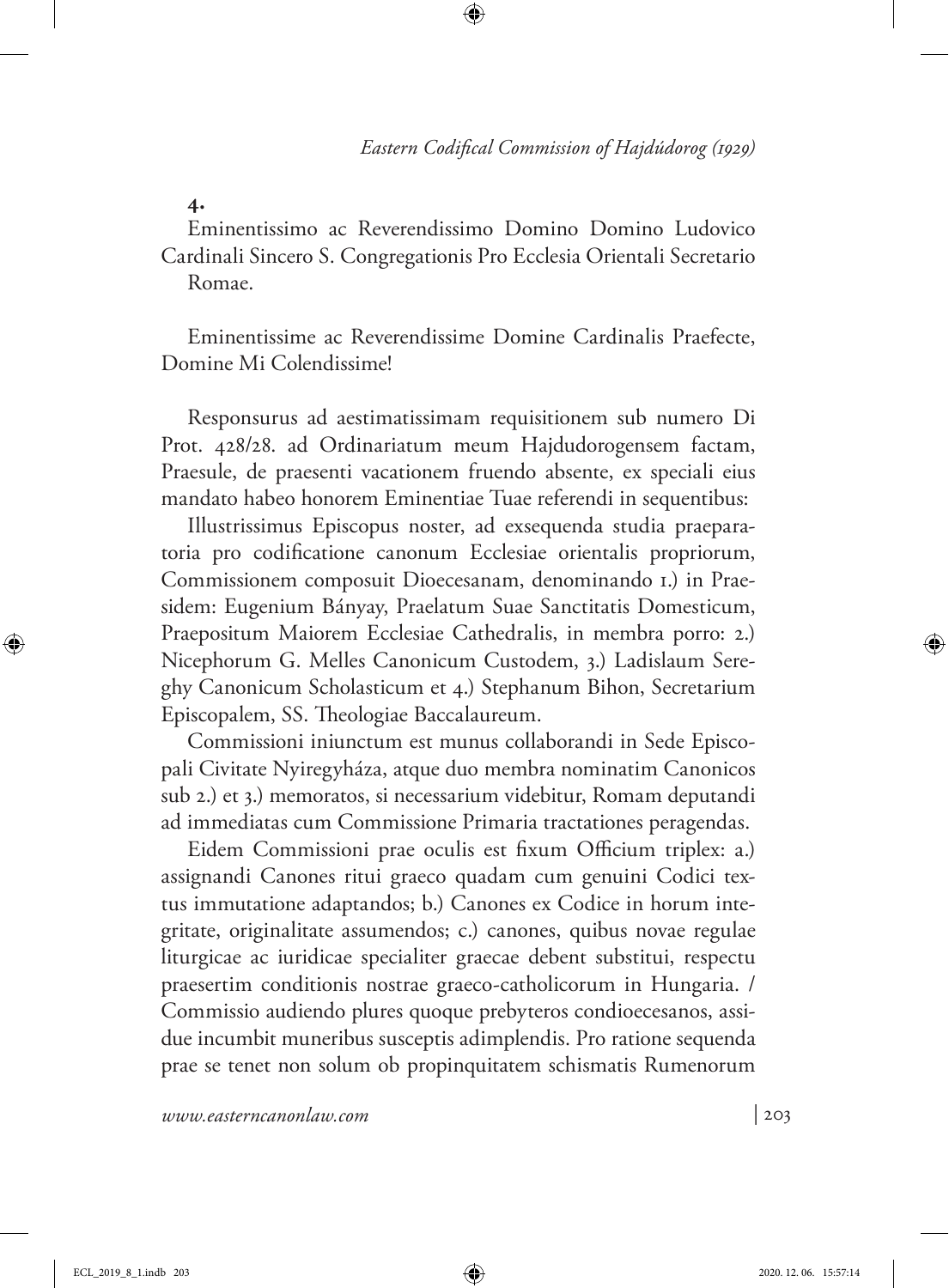in Transsilvania praevalentis et contra schismaticas velleitates ruthenas in Cechoslovakia – licet paucis cum effectibus – excitatas esse fideles nostros per istos canones defendendos, sed eosdem una cum fratribus latinis inter haereticos lutheranos et calvinianos commixte viventes aptis regulis quoque debere in fide vera confirmari.

Ima cum reverentia perfero ad altam Eminentiae Tuae notitiam: sententiam Praesulis nostri una cum plano per Commissionem exarando intra aliquot hebdomadas Eminentissimae Tuae Dominationis absque mora propositum iri.

In osculo ss. manuum et purpurae, eximio cum venerationis cultu permaneo in Nyiregyháza (Hungaria) die Junii a. 1929.

Eminentiae Tuae humillimus servus:

Vicarius generalis Episcopi Hajdudorogensis graeci ritus.

## **5.**

Eminentissimo ac Reverendissimo Domino Domino Ludovico Cardinalis Sincero, S. Congregationis Pro Ecclesia Orientali Secretario

Roma.

Eminentissime ac Reverendissime Domine Cardinalis Praefecte, Domine Mi Gratiosissime!

In nexu aestimatissimae requisitionis Eminentiae Tuae sub numero Di Prot. 428/28. ad Ordinarium meum Hajdudorogensem, de praesenti a residentia procul vacatione fruentem directae, atque responsi mei numero 1576. propositi, honoris mihi est, ex speciali Praesulis mandatos Eminentiae Tuae humillime praesentandi in advoluto relationem Commissionis Dioecesis nostrae, in causa codificationis Juris Canonicis Ecclesiae Orientalis.

Ima cum reverentia significo, quod de caeteris ad altam Eminentiae Tuae notitiam iam pertuleram, Commissionem prae oculis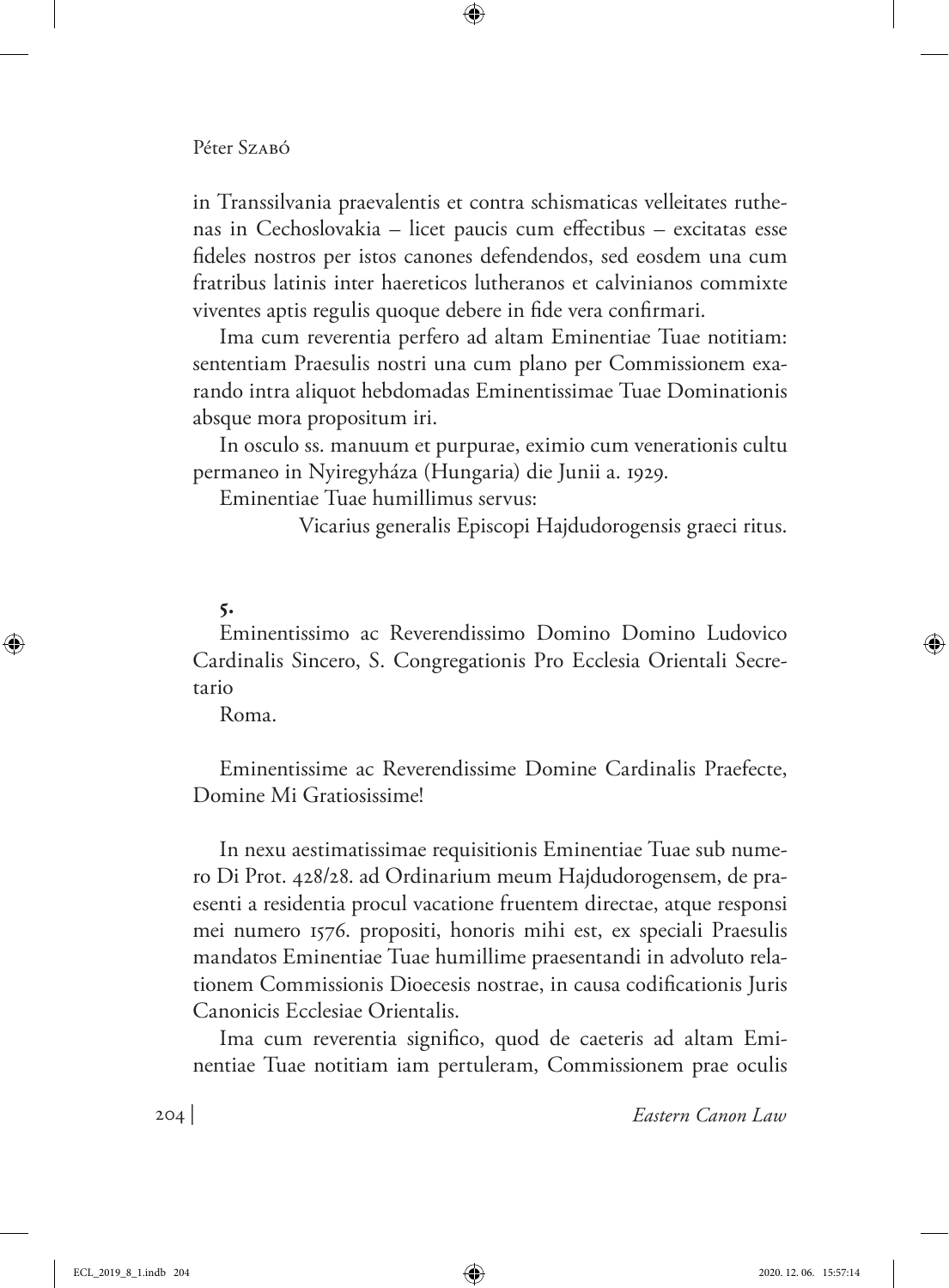habuisse non solum schisma rumenum nobis propinquum velleitatesque in Ruthenia vicina schismaticas, sed etiam – imo principaliter – haereses Lutheri et Calvini, his in regionibus sat roboratas, simulque liberalismus modernis errores, contra quos fratribus cum latinis collaborandos, viribus unitis fidem nitimur defendere ac disciplinam catholicam.

Commissio studebat canones Codicis I. C. Occidentalis modificare ritui graeco et regulis iuridicis eiusdem adaptando ita, ut illi una ex parte observatus fiant faciliores, in quantum sit possibile, ex altera autem clari, certi, cirumstantiis hodiernis pro posse evadant accomodati atque omnino ab omnibusque, quos et in quantum attinet, adimplendi. /Quod, spectat relationem nostram ad latinos, nobiscum una eiusdem Patris Coelestis ac his in terris Vicarii filios, textus canonum orientalium formulando pro principiis nobis directionis inservierunt charitas fraterna in gloriae divinae ac salutis animarum promovendae servitio, iusta reciprocitas et utriusque ritus defensio contra in essentialibus cuique propriis commixtiones, ut ceremoniae, normae rituales ac disciplinares in utraque Ecclesiae parte perseverent in originali puritate, quin salutares reformationes in bonum animarum necessariae, per Ecclesiam probatae excludantur.

Iterandos, quod in elaborati conclusione continetur, supplices deprecamur pro gratia, dignetur proiecta hac in re Eminentiae Tuae acceptabilia, si quae essent, nobis communicare, paratis caeterum deputatos nostros, si utile censebitur, Romam mittendi ad tractationes cum Commissione Primaria perfeciendas.

Enixe obtestamur, ut filiale homagium nostrum Sanctissimo Patri Summo Pontifici ad pedes proferre et Eminentia Tuae eximii honoris cultum a nobis acceptare non dedignetur.

Altis gratiis favoribusque commendatus, in ss. manuum ac purpurae osculo permaneo in Nyiregyháza (Hungaria), die Julii a. 1929.

Eminentiae Tuae humillimus servus:

Vicarius Generalis Episcopi Hajdudorogensis graeci ritus.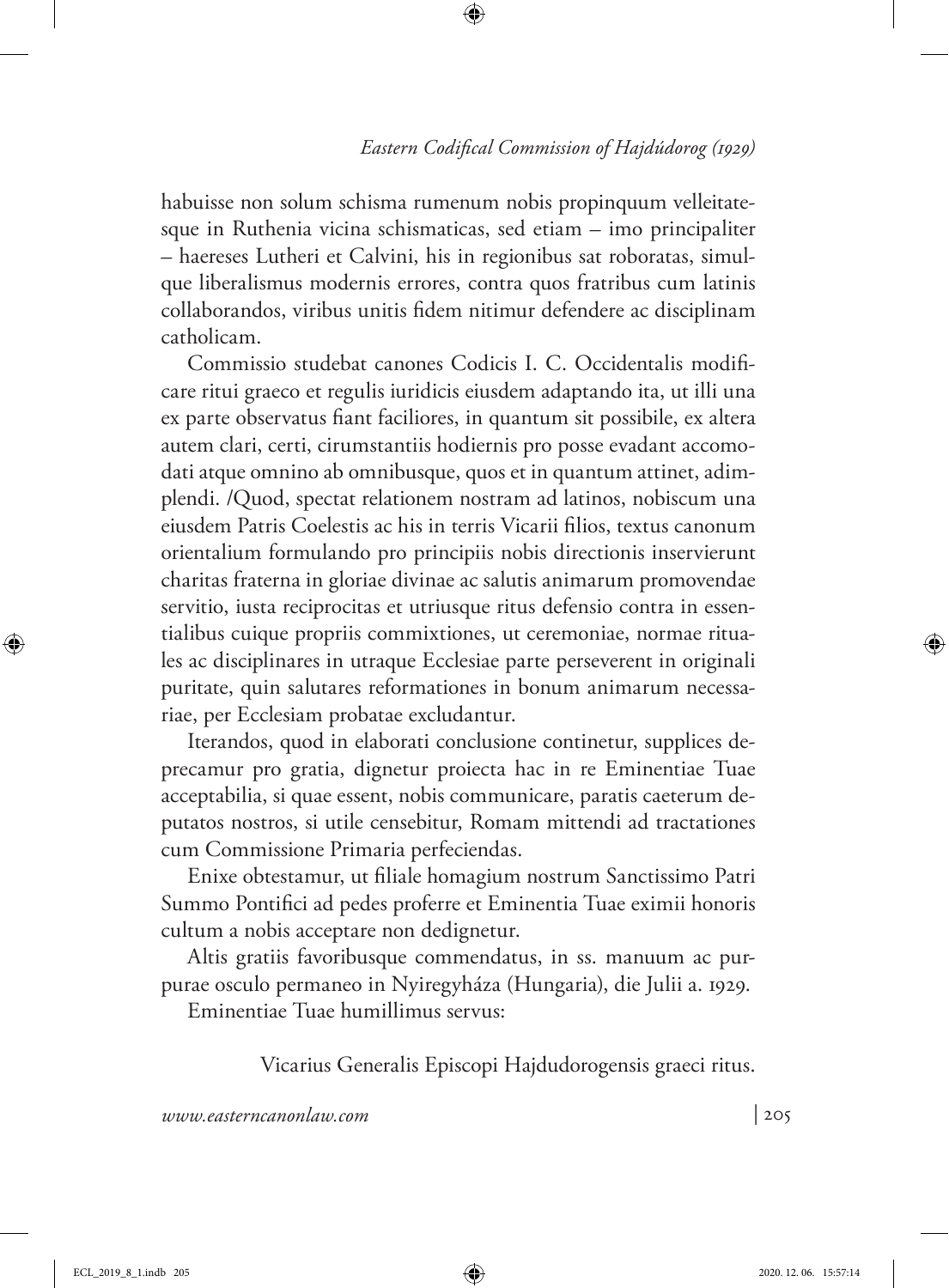**6.**

A Hajdudorogi Püspöktől N. 949. 1935.

Eminentissime Princeps,

humillime exoro Eminentiam Vestram, dignetur Presbytero meo Georgio Papp, SS. Canonum Doctori, de praesenti Romae in Collegio Hungarico studiis iuridicis historicisque vacanti benignissime facultatem impertiri, quatenus pro fontibus historiam et statum canonicum fidelium bysantini ritus cath. Hungarorum spectantibus exquirendis in S. Congregationum Curialium Archivis investigationes possit peragere atque dat forte invenienda in copia colligere.

Presbytero nominato mandavi, ut statim se praesentet in S. Commissionis Codificantis Cancellaria pro facultate hac, si concedatur, recipienda.

Altis gratiis ac benevonlentiae commendatus eximio cum honorationis cultu, in S. Purpurae osculo, permaneo in

Nyiregyháza, (Hungaria), die 29. Aprilis a. 1935. Eminentiae Vestrae humillimus in Christo servus:

> Stephanus Miklósy Eppus graeci rit. Dioec. Hajdudorogen.

Eminentissimo ac Reverendissimo Dno Aloysio card. Sincero, Episcopo S. Congregationis pro Ecclesia Orient. Secretario, Romae